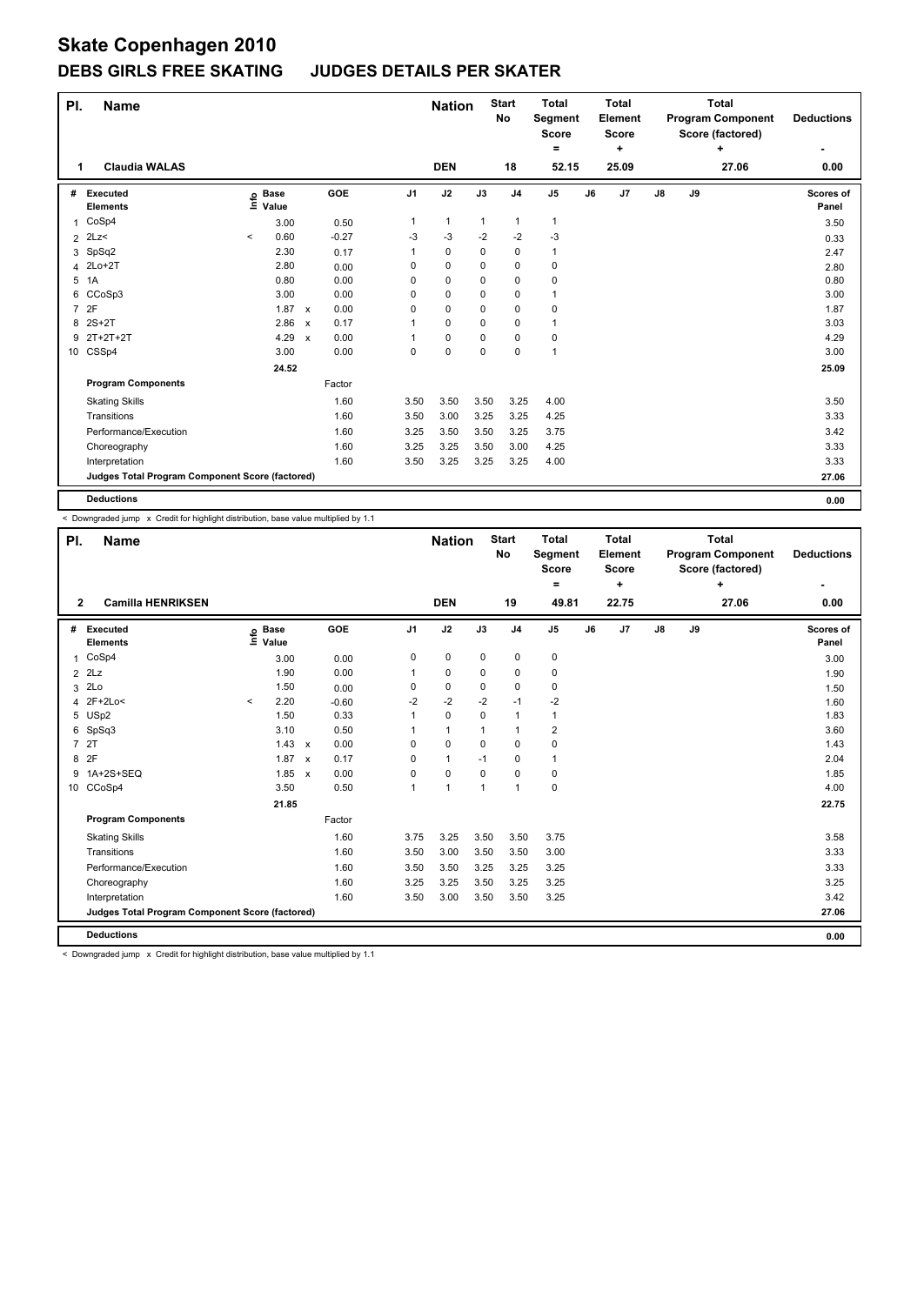## **DEBS GIRLS FREE SKATING JUDGES DETAILS PER SKATER**

| PI.            | <b>Name</b>                                     |                            |                           |         |                | <b>Nation</b> |          | <b>Start</b><br>No | <b>Total</b><br>Segment<br><b>Score</b><br>$=$ |    | <b>Total</b><br>Element<br><b>Score</b><br>٠ |               |    | <b>Total</b><br><b>Program Component</b><br>Score (factored)<br>٠ | <b>Deductions</b>  |
|----------------|-------------------------------------------------|----------------------------|---------------------------|---------|----------------|---------------|----------|--------------------|------------------------------------------------|----|----------------------------------------------|---------------|----|-------------------------------------------------------------------|--------------------|
| 3              | <b>Laura Amalie Friis LUNDSGAARD</b>            |                            |                           |         |                | <b>DEN</b>    |          | 15                 | 47.38                                          |    | 22.17                                        |               |    | 25.21                                                             | 0.00               |
| #              | Executed<br><b>Elements</b>                     | e Base<br>E Value<br>Value |                           | GOE     | J <sub>1</sub> | J2            | J3       | J <sub>4</sub>     | $\mathsf{J}5$                                  | J6 | J7                                           | $\mathsf{J}8$ | J9 |                                                                   | Scores of<br>Panel |
|                | 2F+2Lo+2T<                                      | 3.60<br>$\,<\,$            |                           | $-0.30$ | $-1$           | 0             | $-1$     | $-1$               | $-2$                                           |    |                                              |               |    |                                                                   | 3.30               |
| 2              | 2A                                              | 3.50                       |                           | $-0.27$ | 0              | $-1$          | 0        | $-1$               | $\pmb{0}$                                      |    |                                              |               |    |                                                                   | 3.23               |
|                | 3 SSp1                                          | 1.30                       |                           | 0.00    | 0              | $\mathbf 0$   | 0        | 0                  | $\overline{1}$                                 |    |                                              |               |    |                                                                   | 1.30               |
|                | 4 2Lo                                           | 1.50                       |                           | 0.00    | 0              | 0             | 0        | $\Omega$           | 0                                              |    |                                              |               |    |                                                                   | 1.50               |
|                | 5 LSp1                                          | 1.50                       |                           | $-0.20$ | $-1$           | $-1$          | 0        | 0                  | $-1$                                           |    |                                              |               |    |                                                                   | 1.30               |
|                | 6 SpSq1                                         | 1.80                       |                           | 0.00    | 0              | $\mathbf 0$   | $\Omega$ | $\mathbf 0$        | $\mathbf 0$                                    |    |                                              |               |    |                                                                   | 1.80               |
| $\overline{7}$ | 2F                                              | 1.87                       | $\mathsf{x}$              | 0.00    | 0              | 0             | 0        | 0                  | 0                                              |    |                                              |               |    |                                                                   | 1.87               |
|                | 8 2Lz+1T                                        | 2.53                       | $\boldsymbol{\mathsf{x}}$ | $-0.30$ | $-1$           | $-1$          | $-1$     | $-1$               | $-1$                                           |    |                                              |               |    |                                                                   | 2.23               |
|                | 9 2Lz+2Lo                                       | $3.74 \times$              |                           | $-0.60$ | $-2$           | $-2$          | $-2$     | $-2$               | $-2$                                           |    |                                              |               |    |                                                                   | 3.14               |
|                | 10 CCoSp2                                       | 2.50                       |                           | 0.00    | $\Omega$       | 0             | $\Omega$ | $\Omega$           | $\mathbf 0$                                    |    |                                              |               |    |                                                                   | 2.50               |
|                |                                                 | 23.84                      |                           |         |                |               |          |                    |                                                |    |                                              |               |    |                                                                   | 22.17              |
|                | <b>Program Components</b>                       |                            |                           | Factor  |                |               |          |                    |                                                |    |                                              |               |    |                                                                   |                    |
|                | <b>Skating Skills</b>                           |                            |                           | 1.60    | 3.25           | 3.00          | 3.50     | 3.50               | 3.50                                           |    |                                              |               |    |                                                                   | 3.42               |
|                | Transitions                                     |                            |                           | 1.60    | 2.75           | 2.75          | 3.25     | 3.25               | 3.00                                           |    |                                              |               |    |                                                                   | 3.00               |
|                | Performance/Execution                           |                            |                           | 1.60    | 3.00           | 3.00          | 3.25     | 3.50               | 3.25                                           |    |                                              |               |    |                                                                   | 3.17               |
|                | Choreography                                    |                            |                           | 1.60    | 3.00           | 2.75          | 3.25     | 3.25               | 3.25                                           |    |                                              |               |    |                                                                   | 3.17               |
|                | Interpretation                                  |                            |                           | 1.60    | 2.75           | 2.75          | 3.25     | 3.25               | 3.00                                           |    |                                              |               |    |                                                                   | 3.00               |
|                | Judges Total Program Component Score (factored) |                            |                           |         |                |               |          |                    |                                                |    |                                              |               |    |                                                                   | 25.21              |
|                | <b>Deductions</b>                               |                            |                           |         |                |               |          |                    |                                                |    |                                              |               |    |                                                                   | 0.00               |

< Downgraded jump x Credit for highlight distribution, base value multiplied by 1.1

| PI.            | <b>Name</b>                                     |                   |              |         |                | <b>Nation</b> |             | <b>Start</b><br>No | Total<br><b>Segment</b><br><b>Score</b><br>$\equiv$ |    | Total<br>Element<br><b>Score</b><br>÷ |               |    | Total<br><b>Program Component</b><br>Score (factored)<br>÷ | <b>Deductions</b>  |
|----------------|-------------------------------------------------|-------------------|--------------|---------|----------------|---------------|-------------|--------------------|-----------------------------------------------------|----|---------------------------------------|---------------|----|------------------------------------------------------------|--------------------|
| 4              | <b>Ditte Schack MUNCK</b>                       |                   |              |         |                | <b>DEN</b>    |             | 21                 | 46.38                                               |    | 22.13                                 |               |    | 24.25                                                      | 0.00               |
| #              | <b>Executed</b><br><b>Elements</b>              | e Base<br>⊆ Value |              | GOE     | J <sub>1</sub> | J2            | J3          | J <sub>4</sub>     | J <sub>5</sub>                                      | J6 | J7                                    | $\mathsf{J}8$ | J9 |                                                            | Scores of<br>Panel |
| 1              | 2Lo                                             | 1.50              |              | 0.00    | 0              | $\mathbf 0$   | $\mathbf 0$ | $\mathbf 0$        | 0                                                   |    |                                       |               |    |                                                            | 1.50               |
| $\overline{2}$ | 2Lz                                             | 1.90              |              | 0.00    | $\mathbf 0$    | $-1$          | $\mathbf 0$ | $\mathbf 0$        | 0                                                   |    |                                       |               |    |                                                            | 1.90               |
| 3              | $2F+2T$                                         | 3.00              |              | $-0.30$ | $-1$           | $-1$          | $-1$        | -1                 | $-1$                                                |    |                                       |               |    |                                                            | 2.70               |
| $\overline{4}$ | CCoSp2                                          | 2.50              |              | 0.00    | $\Omega$       | $\mathbf 0$   | $\Omega$    | $\mathbf 0$        | 0                                                   |    |                                       |               |    |                                                            | 2.50               |
| 5              | SpSq1                                           | 1.80              |              | 0.00    | $-1$           | 0             | $\Omega$    | 0                  | 0                                                   |    |                                       |               |    |                                                            | 1.80               |
| 6              | $1A+2T+2T$                                      | 3.74              | $\mathsf{x}$ | $-0.10$ | $-1$           | 0             | $-1$        | 0                  | 0                                                   |    |                                       |               |    |                                                            | 3.64               |
| 7              | SSp3                                            | 2.10              |              | 0.00    | $\Omega$       | $\mathbf 0$   | $\Omega$    | 0                  | 1                                                   |    |                                       |               |    |                                                            | 2.10               |
| 8              | $2S+2T$                                         | 2.86              | $\mathsf{x}$ | 0.00    | $\Omega$       | $\Omega$      | $\Omega$    | 0                  | $-1$                                                |    |                                       |               |    |                                                            | 2.86               |
| 9              | 2T                                              | 1.43              | $\mathbf{x}$ | 0.00    | $\Omega$       | $\mathbf 0$   | 0           | $\mathbf 0$        | 0                                                   |    |                                       |               |    |                                                            | 1.43               |
| 10             | CoSp1                                           | 1.70              |              | 0.00    | $\Omega$       | $\mathbf 0$   | $\Omega$    | $\mathbf 0$        | $\mathbf 0$                                         |    |                                       |               |    |                                                            | 1.70               |
|                |                                                 | 22.53             |              |         |                |               |             |                    |                                                     |    |                                       |               |    |                                                            | 22.13              |
|                | <b>Program Components</b>                       |                   |              | Factor  |                |               |             |                    |                                                     |    |                                       |               |    |                                                            |                    |
|                | <b>Skating Skills</b>                           |                   |              | 1.60    | 3.25           | 3.00          | 3.00        | 2.75               | 3.25                                                |    |                                       |               |    |                                                            | 3.08               |
|                | Transitions                                     |                   |              | 1.60    | 3.50           | 2.75          | 2.75        | 2.50               | 3.00                                                |    |                                       |               |    |                                                            | 2.83               |
|                | Performance/Execution                           |                   |              | 1.60    | 3.50           | 3.00          | 2.75        | 3.00               | 3.25                                                |    |                                       |               |    |                                                            | 3.08               |
|                | Choreography                                    |                   |              | 1.60    | 3.50           | 3.00          | 3.00        | 2.75               | 3.25                                                |    |                                       |               |    |                                                            | 3.08               |
|                | Interpretation                                  |                   |              | 1.60    | 3.25           | 3.25          | 2.75        | 3.00               | 3.00                                                |    |                                       |               |    |                                                            | 3.08               |
|                | Judges Total Program Component Score (factored) |                   |              |         |                |               |             |                    |                                                     |    |                                       |               |    |                                                            | 24.25              |
|                | <b>Deductions</b>                               |                   |              |         |                |               |             |                    |                                                     |    |                                       |               |    |                                                            | 0.00               |

x Credit for highlight distribution, base value multiplied by 1.1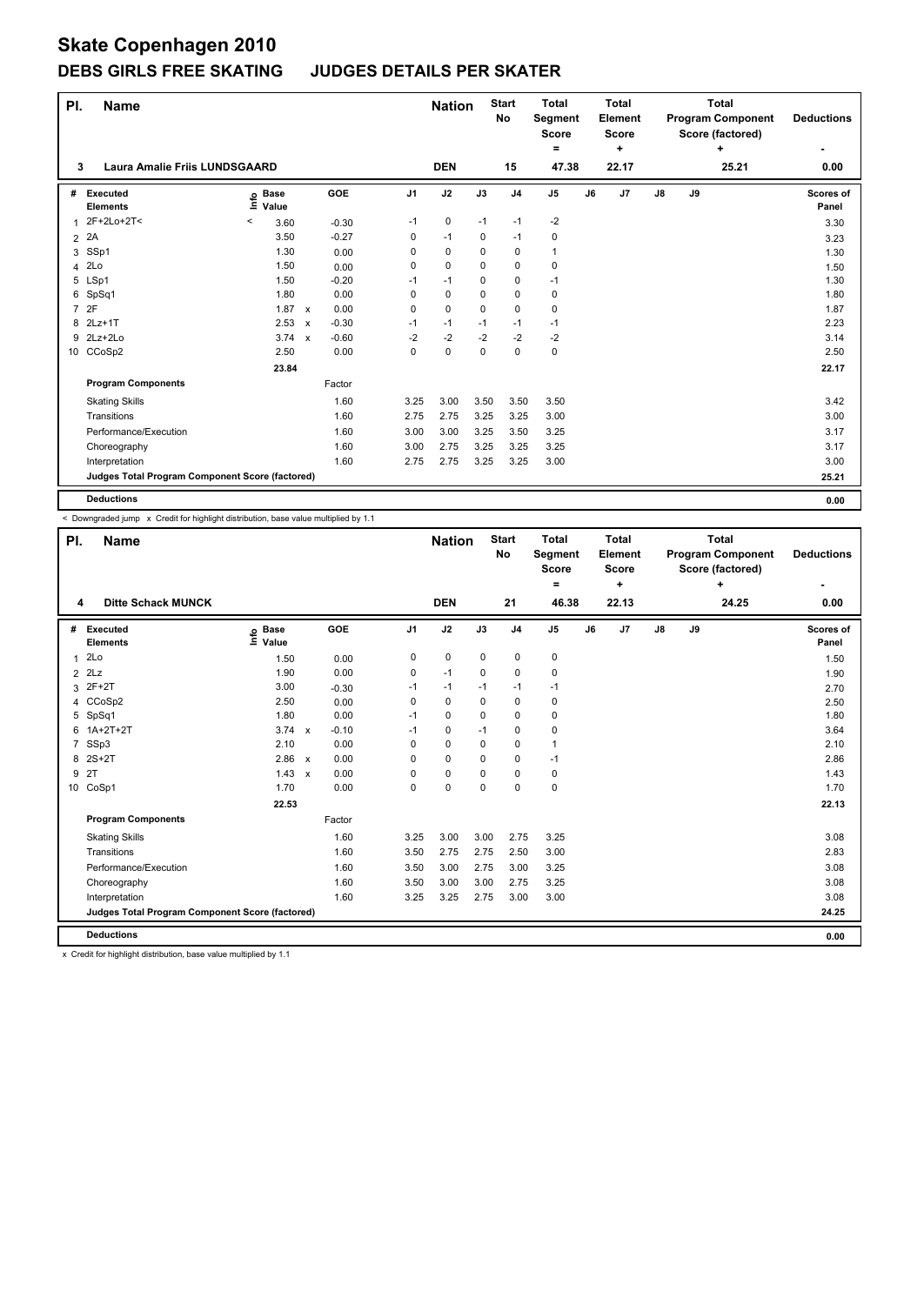## **DEBS GIRLS FREE SKATING JUDGES DETAILS PER SKATER**

| PI.            | <b>Name</b>                                     |                              |              |         |                | <b>Nation</b> |          | <b>Start</b><br>No | <b>Total</b><br>Segment<br><b>Score</b><br>$=$ |    | <b>Total</b><br>Element<br><b>Score</b><br>٠ |               |    | <b>Total</b><br><b>Program Component</b><br>Score (factored)<br>٠ | <b>Deductions</b>  |
|----------------|-------------------------------------------------|------------------------------|--------------|---------|----------------|---------------|----------|--------------------|------------------------------------------------|----|----------------------------------------------|---------------|----|-------------------------------------------------------------------|--------------------|
| 5              | <b>Benedicte FINNESTAD</b>                      |                              |              |         |                | <b>NOR</b>    |          | 16                 | 45.92                                          |    | 21.79                                        |               |    | 24.13                                                             | 0.00               |
| #              | Executed<br><b>Elements</b>                     | <b>Base</b><br>١ifo<br>Value |              | GOE     | J <sub>1</sub> | J2            | J3       | J <sub>4</sub>     | $\mathsf{J}5$                                  | J6 | J7                                           | $\mathsf{J}8$ | J9 |                                                                   | Scores of<br>Panel |
|                | $2T+2T+2T<$                                     | 3.00<br>$\,<\,$              |              | $-0.40$ | $-2$           | $-2$          | $-1$     | $-1$               | $-1$                                           |    |                                              |               |    |                                                                   | 2.60               |
| 2              | 1A                                              | 0.80                         |              | 0.00    | 0              | $\pmb{0}$     | 0        | 0                  | $\pmb{0}$                                      |    |                                              |               |    |                                                                   | 0.80               |
|                | 3 2Lz+2T                                        | 3.20                         |              | $-0.10$ | 0              | $-1$          | $-1$     | 0                  | 0                                              |    |                                              |               |    |                                                                   | 3.10               |
|                | 4 CCoSp4                                        | 3.50                         |              | 0.00    | 0              | 0             | 1        | 0                  | 0                                              |    |                                              |               |    |                                                                   | 3.50               |
| 5              | 2F                                              | 1.87                         | $\mathsf{x}$ | 0.00    | 0              | 0             | 0        | 0                  | $\mathbf{1}$                                   |    |                                              |               |    |                                                                   | 1.87               |
|                | 6 SpSq2                                         | 2.30                         |              | 0.00    | 0              | 0             | $\Omega$ | $\mathbf 0$        | $\mathbf 0$                                    |    |                                              |               |    |                                                                   | 2.30               |
| $\overline{7}$ | 2Lo                                             | 1.65                         | $\mathsf{x}$ | $-0.20$ | $-1$           | 0             | 0        | $-1$               | $-1$                                           |    |                                              |               |    |                                                                   | 1.45               |
|                | 8 FCSp1                                         | 1.90                         |              | 0.00    | 0              | 0             | 0        | 0                  | 0                                              |    |                                              |               |    |                                                                   | 1.90               |
| 9              | 2S+1T                                           | 1.87 x                       |              | $-0.10$ | $-1$           | 0             | 0        | $-1$               | 0                                              |    |                                              |               |    |                                                                   | 1.77               |
|                | 10 CoSp3                                        | 2.50                         |              | 0.00    | 0              | 0             | $\Omega$ | 0                  | $\mathbf 0$                                    |    |                                              |               |    |                                                                   | 2.50               |
|                |                                                 | 22.59                        |              |         |                |               |          |                    |                                                |    |                                              |               |    |                                                                   | 21.79              |
|                | <b>Program Components</b>                       |                              |              | Factor  |                |               |          |                    |                                                |    |                                              |               |    |                                                                   |                    |
|                | <b>Skating Skills</b>                           |                              |              | 1.60    | 3.25           | 3.25          | 3.25     | 3.25               | 3.50                                           |    |                                              |               |    |                                                                   | 3.25               |
|                | Transitions                                     |                              |              | 1.60    | 3.00           | 2.75          | 3.00     | 3.00               | 3.00                                           |    |                                              |               |    |                                                                   | 3.00               |
|                | Performance/Execution                           |                              |              | 1.60    | 3.00           | 3.00          | 3.00     | 3.00               | 3.25                                           |    |                                              |               |    |                                                                   | 3.00               |
|                | Choreography                                    |                              |              | 1.60    | 3.25           | 3.00          | 2.75     | 3.00               | 3.00                                           |    |                                              |               |    |                                                                   | 3.00               |
|                | Interpretation                                  |                              |              | 1.60    | 3.00           | 2.75          | 2.75     | 2.75               | 3.25                                           |    |                                              |               |    |                                                                   | 2.83               |
|                | Judges Total Program Component Score (factored) |                              |              |         |                |               |          |                    |                                                |    |                                              |               |    |                                                                   | 24.13              |
|                | <b>Deductions</b>                               |                              |              |         |                |               |          |                    |                                                |    |                                              |               |    |                                                                   | 0.00               |

< Downgraded jump x Credit for highlight distribution, base value multiplied by 1.1

| PI.             | <b>Name</b>                                     |      |                      |                           |         |                | <b>Nation</b> |             | <b>Start</b><br>No | <b>Total</b><br>Segment<br><b>Score</b><br>۰ |    | <b>Total</b><br>Element<br><b>Score</b><br>٠ |               |    | <b>Total</b><br><b>Program Component</b><br>Score (factored)<br>÷ | <b>Deductions</b>  |
|-----------------|-------------------------------------------------|------|----------------------|---------------------------|---------|----------------|---------------|-------------|--------------------|----------------------------------------------|----|----------------------------------------------|---------------|----|-------------------------------------------------------------------|--------------------|
| 6               | <b>Jade Celine HUI</b>                          |      |                      |                           |         |                | <b>NOR</b>    |             | 22                 | 45.90                                        |    | 21.50                                        |               |    | 24.40                                                             | 0.00               |
| #               | Executed<br><b>Elements</b>                     | ١nfo | <b>Base</b><br>Value |                           | GOE     | J <sub>1</sub> | J2            | J3          | J <sub>4</sub>     | J <sub>5</sub>                               | J6 | J7                                           | $\mathsf{J}8$ | J9 |                                                                   | Scores of<br>Panel |
| 1               | 1Lz+2Lo                                         |      | 2.10                 |                           | 0.00    | 1              | $\mathbf 0$   | $\mathbf 0$ | $\mathbf 0$        | $\pmb{0}$                                    |    |                                              |               |    |                                                                   | 2.10               |
| $\overline{2}$  | 2F+1T                                           | e    | 2.10                 |                           | $-0.60$ | $-2$           | $-2$          | $-2$        | $-2$               | -2                                           |    |                                              |               |    |                                                                   | 1.50               |
| 3               | FSSp1                                           |      | 2.00                 |                           | $-0.20$ | $-1$           | $-2$          | 0           | $\mathbf 0$        | $-1$                                         |    |                                              |               |    |                                                                   | 1.80               |
| 4               | 2Lo                                             |      | 1.50                 |                           | 0.00    | $\Omega$       | $\Omega$      | $\Omega$    | $\mathbf 0$        | $\pmb{0}$                                    |    |                                              |               |    |                                                                   | 1.50               |
| 5               | 2S+1Lo+2T                                       |      | 3.10                 |                           | $-0.30$ | $-1$           | $-1$          | $-1$        | $-1$               | $\mathbf 0$                                  |    |                                              |               |    |                                                                   | 2.80               |
| 6               | CoSp4                                           |      | 3.00                 |                           | 0.17    | 1              | $\mathbf 0$   | 0           | $\mathbf 0$        | 1                                            |    |                                              |               |    |                                                                   | 3.17               |
| $\overline{7}$  | SpSq3                                           |      | 3.10                 |                           | 0.50    | 1              | $\mathbf{1}$  | 1           | 0                  | $\mathbf{1}$                                 |    |                                              |               |    |                                                                   | 3.60               |
| 8               | 2 <sub>LO</sub>                                 |      | 1.65                 | $\boldsymbol{\mathsf{x}}$ | $-0.50$ | $-2$           | $-2$          | $-1$        | $-1$               | $-2$                                         |    |                                              |               |    |                                                                   | 1.15               |
| 9               | 1A                                              |      | 0.88                 | $\boldsymbol{\mathsf{x}}$ | 0.00    | 0              | $\mathbf 0$   | $\Omega$    | 0                  | $\pmb{0}$                                    |    |                                              |               |    |                                                                   | 0.88               |
| 10 <sup>1</sup> | CCoSp3                                          |      | 3.00                 |                           | 0.00    | 0              | 0             | 0           | 0                  | $\overline{1}$                               |    |                                              |               |    |                                                                   | 3.00               |
|                 |                                                 |      | 22.43                |                           |         |                |               |             |                    |                                              |    |                                              |               |    |                                                                   | 21.50              |
|                 | <b>Program Components</b>                       |      |                      |                           | Factor  |                |               |             |                    |                                              |    |                                              |               |    |                                                                   |                    |
|                 | <b>Skating Skills</b>                           |      |                      |                           | 1.60    | 3.75           | 3.25          | 3.00        | 3.00               | 3.50                                         |    |                                              |               |    |                                                                   | 3.25               |
|                 | Transitions                                     |      |                      |                           | 1.60    | 3.25           | 2.75          | 2.75        | 2.75               | 3.50                                         |    |                                              |               |    |                                                                   | 2.92               |
|                 | Performance/Execution                           |      |                      |                           | 1.60    | 3.50           | 3.25          | 2.75        | 2.75               | 3.25                                         |    |                                              |               |    |                                                                   | 3.08               |
|                 | Choreography                                    |      |                      |                           | 1.60    | 3.25           | 3.00          | 2.75        | 2.75               | 3.50                                         |    |                                              |               |    |                                                                   | 3.00               |
|                 | Interpretation                                  |      |                      |                           | 1.60    | 3.25           | 3.00          | 2.50        | 2.75               | 3.50                                         |    |                                              |               |    |                                                                   | 3.00               |
|                 | Judges Total Program Component Score (factored) |      |                      |                           |         |                |               |             |                    |                                              |    |                                              |               |    |                                                                   | 24.40              |
|                 | <b>Deductions</b>                               |      |                      |                           |         |                |               |             |                    |                                              |    |                                              |               |    |                                                                   | 0.00               |

x Credit for highlight distribution, base value multiplied by 1.1 e Jump take off with wrong edge (long)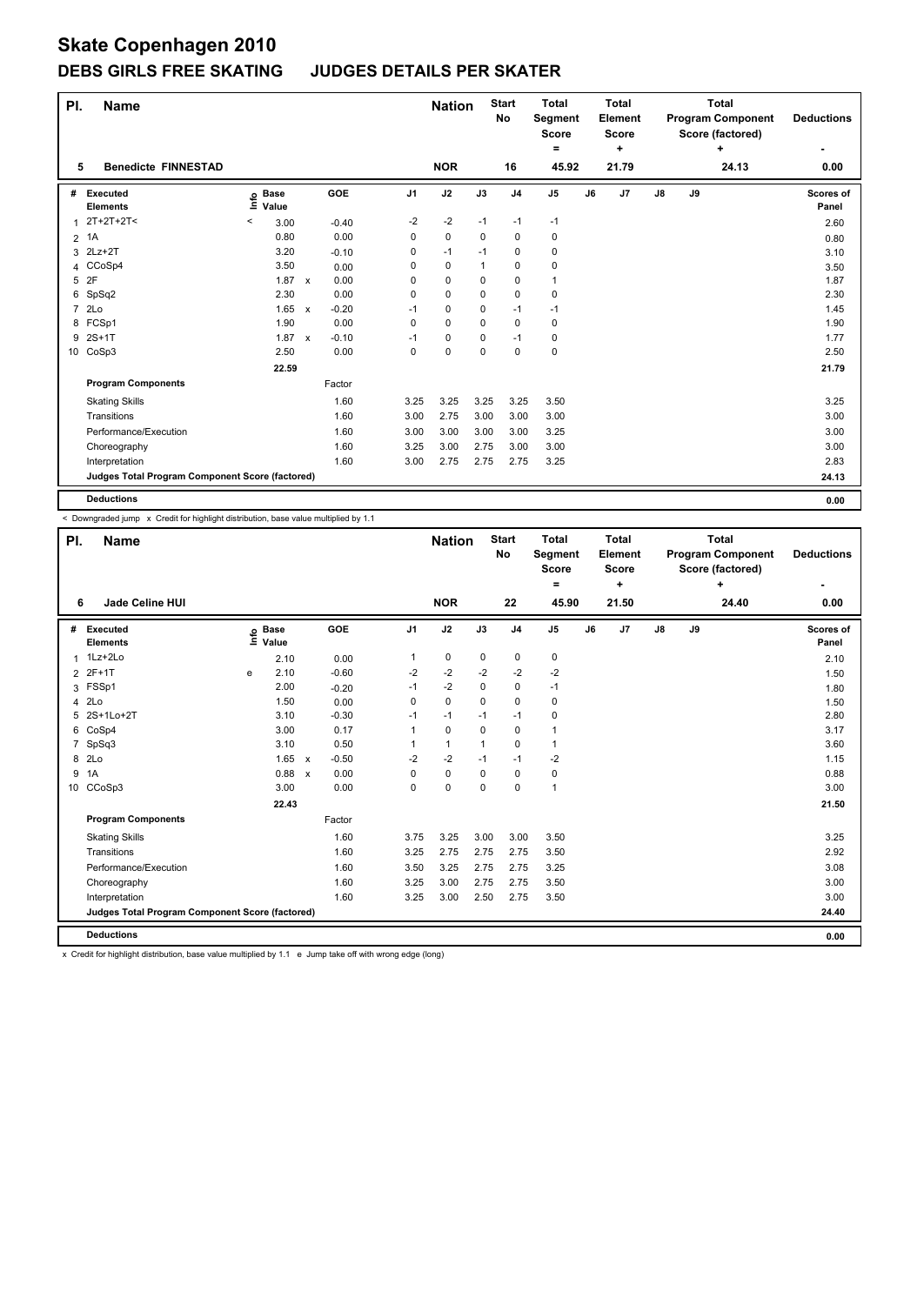#### **DEBS GIRLS FREE SKATING JUDGES DETAILS PER SKATER**

| PI.            | <b>Name</b>                                     |                              |                           |        |                | <b>Nation</b> |      | <b>Start</b><br>No | <b>Total</b><br>Segment<br><b>Score</b><br>$=$ |    | <b>Total</b><br>Element<br><b>Score</b><br>٠ |               |    | <b>Total</b><br><b>Program Component</b><br>Score (factored)<br>٠ | <b>Deductions</b>  |
|----------------|-------------------------------------------------|------------------------------|---------------------------|--------|----------------|---------------|------|--------------------|------------------------------------------------|----|----------------------------------------------|---------------|----|-------------------------------------------------------------------|--------------------|
| 7              | <b>Clara Emelie ZEUTHEN</b>                     |                              |                           |        |                | <b>DEN</b>    |      | 8                  | 45.48                                          |    | 22.15                                        |               |    | 23.33                                                             | 0.00               |
| #              | Executed<br><b>Elements</b>                     | <b>Base</b><br>lnfo<br>Value |                           | GOE    | J <sub>1</sub> | J2            | J3   | J <sub>4</sub>     | J <sub>5</sub>                                 | J6 | J7                                           | $\mathsf{J}8$ | J9 |                                                                   | Scores of<br>Panel |
|                | $2T+2T$                                         | 2.60                         |                           | 0.00   | 0              | $\pmb{0}$     | 0    | $\mathbf 0$        | $\mathbf 0$                                    |    |                                              |               |    |                                                                   | 2.60               |
| $\overline{2}$ | 2F                                              | 1.70                         |                           | 0.00   | 0              | 0             | 0    | 0                  | $\pmb{0}$                                      |    |                                              |               |    |                                                                   | 1.70               |
|                | 3 1A+2T+1T                                      | 2.50                         |                           | 0.00   | 0              | 0             | 0    | 0                  | 0                                              |    |                                              |               |    |                                                                   | 2.50               |
|                | 4 SSp3                                          | 2.10                         |                           | 0.33   |                | 1             | 0    | 0                  | $\mathbf 1$                                    |    |                                              |               |    |                                                                   | 2.43               |
|                | 5 2Lo                                           | 1.50                         |                           | 0.00   | 0              | 0             | 0    | 0                  | 0                                              |    |                                              |               |    |                                                                   | 1.50               |
|                | 6 CCoSp2                                        | 2.50                         |                           | 0.00   | 0              | $\mathbf{1}$  | 0    | 0                  | $\pmb{0}$                                      |    |                                              |               |    |                                                                   | 2.50               |
|                | SpSq1                                           | 1.80                         |                           | 0.33   |                | 1             | 0    | 0                  | 1                                              |    |                                              |               |    |                                                                   | 2.13               |
| 8              | $2T+2T$                                         | 2.86                         | $\boldsymbol{\mathsf{x}}$ | 0.00   | 0              | 0             | 0    | 0                  | 0                                              |    |                                              |               |    |                                                                   | 2.86               |
| 9              | <b>2S</b>                                       | 1.43                         | $\boldsymbol{\mathsf{x}}$ | 0.00   | 0              | 0             | 0    | 0                  | 0                                              |    |                                              |               |    |                                                                   | 1.43               |
|                | 10 CoSp3                                        | 2.50                         |                           | 0.00   | 1              | 0             | 0    | 0                  | $\mathbf 0$                                    |    |                                              |               |    |                                                                   | 2.50               |
|                |                                                 | 21.49                        |                           |        |                |               |      |                    |                                                |    |                                              |               |    |                                                                   | 22.15              |
|                | <b>Program Components</b>                       |                              |                           | Factor |                |               |      |                    |                                                |    |                                              |               |    |                                                                   |                    |
|                | <b>Skating Skills</b>                           |                              |                           | 1.60   | 3.25           | 2.75          | 3.00 | 3.00               | 3.25                                           |    |                                              |               |    |                                                                   | 3.08               |
|                | Transitions                                     |                              |                           | 1.60   | 3.00           | 2.50          | 3.00 | 2.75               | 2.75                                           |    |                                              |               |    |                                                                   | 2.83               |
|                | Performance/Execution                           |                              |                           | 1.60   | 3.50           | 3.00          | 2.75 | 3.00               | 3.00                                           |    |                                              |               |    |                                                                   | 3.00               |
|                | Choreography                                    |                              |                           | 1.60   | 2.75           | 2.75          | 2.75 | 2.75               | 3.00                                           |    |                                              |               |    |                                                                   | 2.75               |
|                | Interpretation                                  |                              |                           | 1.60   | 3.25           | 2.50          | 2.75 | 3.00               | 3.00                                           |    |                                              |               |    |                                                                   | 2.92               |
|                | Judges Total Program Component Score (factored) |                              |                           |        |                |               |      |                    |                                                |    |                                              |               |    |                                                                   | 23.33              |
|                | <b>Deductions</b>                               |                              |                           |        |                |               |      |                    |                                                |    |                                              |               |    |                                                                   | 0.00               |

x Credit for highlight distribution, base value multiplied by 1.1

| PI.            | <b>Name</b>                                     |         |                            |                           |            |                | <b>Nation</b>  |          | <b>Start</b><br><b>No</b> | <b>Total</b><br>Segment<br><b>Score</b><br>$\equiv$ |    | <b>Total</b><br>Element<br><b>Score</b><br>÷ |               |    | <b>Total</b><br><b>Program Component</b><br>Score (factored)<br>÷ | <b>Deductions</b>  |
|----------------|-------------------------------------------------|---------|----------------------------|---------------------------|------------|----------------|----------------|----------|---------------------------|-----------------------------------------------------|----|----------------------------------------------|---------------|----|-------------------------------------------------------------------|--------------------|
| 8              | Inna GORBACHOVA                                 |         |                            |                           |            |                | <b>UKR</b>     |          | 13                        | 44.83                                               |    | 18.03                                        |               |    | 26.80                                                             | 0.00               |
| #              | Executed<br><b>Elements</b>                     |         | e Base<br>⊑ Value<br>Value |                           | <b>GOE</b> | J <sub>1</sub> | J2             | J3       | J <sub>4</sub>            | J <sub>5</sub>                                      | J6 | J7                                           | $\mathsf{J}8$ | J9 |                                                                   | Scores of<br>Panel |
| $\mathbf{1}$   | 2Lz                                             | e       | 1.90                       |                           | $-0.60$    | $-2$           | $-3$           | $-2$     | $-2$                      | $-2$                                                |    |                                              |               |    |                                                                   | 1.30               |
| $\overline{2}$ | 1A                                              |         | 0.80                       |                           | 0.00       | 0              | 0              | 0        | 0                         | 0                                                   |    |                                              |               |    |                                                                   | 0.80               |
| 3              | 2F+2Lo<                                         | $\prec$ | 2.20                       |                           | $-0.60$    | -2             | $-3$           | $-2$     | $-2$                      | $-2$                                                |    |                                              |               |    |                                                                   | 1.60               |
|                | 4 LSp3                                          |         | 2.40                       |                           | 0.50       | 1              | $\overline{2}$ | 0        | 1                         | 1                                                   |    |                                              |               |    |                                                                   | 2.90               |
| 5              | SpSq1                                           |         | 1.80                       |                           | 0.17       | 1              | $\mathbf{1}$   | $\Omega$ | $\Omega$                  | 0                                                   |    |                                              |               |    |                                                                   | 1.97               |
| 6              | 2Lz+SEQ                                         |         | 1.67                       | $\boldsymbol{\mathsf{x}}$ | $-0.30$    | $-1$           | $-1$           | $-1$     | $-1$                      | $-2$                                                |    |                                              |               |    |                                                                   | 1.37               |
|                | 2Lo+1Lo+2Lo<                                    | $\prec$ | 2.75                       | $\mathsf{x}$              | $-0.60$    | $-2$           | $-3$           | $-2$     | $-2$                      | $-2$                                                |    |                                              |               |    |                                                                   | 2.15               |
| 8              | FCSp1                                           |         | 1.90                       |                           | 0.00       | 1              | 0              | 0        | $\mathbf 0$               | $-1$                                                |    |                                              |               |    |                                                                   | 1.90               |
| 9              | 2F                                              |         | $1.87 \times$              |                           | 0.00       | 0              | 0              | 0        | $\mathbf 0$               | 0                                                   |    |                                              |               |    |                                                                   | 1.87               |
| 10             | CCoSp1                                          |         | 2.00                       |                           | 0.17       | 1              | 0              | 0        | $\overline{1}$            | 0                                                   |    |                                              |               |    |                                                                   | 2.17               |
|                |                                                 |         | 19.29                      |                           |            |                |                |          |                           |                                                     |    |                                              |               |    |                                                                   | 18.03              |
|                | <b>Program Components</b>                       |         |                            |                           | Factor     |                |                |          |                           |                                                     |    |                                              |               |    |                                                                   |                    |
|                | <b>Skating Skills</b>                           |         |                            |                           | 1.60       | 3.50           | 3.75           | 3.00     | 3.25                      | 4.25                                                |    |                                              |               |    |                                                                   | 3.50               |
|                | Transitions                                     |         |                            |                           | 1.60       | 3.00           | 3.25           | 2.75     | 3.00                      | 3.75                                                |    |                                              |               |    |                                                                   | 3.08               |
|                | Performance/Execution                           |         |                            |                           | 1.60       | 3.75           | 3.50           | 2.75     | 3.25                      | 3.75                                                |    |                                              |               |    |                                                                   | 3.50               |
|                | Choreography                                    |         |                            |                           | 1.60       | 3.25           | 3.50           | 2.75     | 3.00                      | 3.75                                                |    |                                              |               |    |                                                                   | 3.25               |
|                | Interpretation                                  |         |                            |                           | 1.60       | 3.50           | 3.75           | 2.75     | 3.00                      | 4.00                                                |    |                                              |               |    |                                                                   | 3.42               |
|                | Judges Total Program Component Score (factored) |         |                            |                           |            |                |                |          |                           |                                                     |    |                                              |               |    |                                                                   | 26.80              |
|                | <b>Deductions</b>                               |         |                            |                           |            |                |                |          |                           |                                                     |    |                                              |               |    |                                                                   | 0.00               |

< Downgraded jump x Credit for highlight distribution, base value multiplied by 1.1 e Jump take off with wrong edge (long) ! Jump take off with wrong edge (short)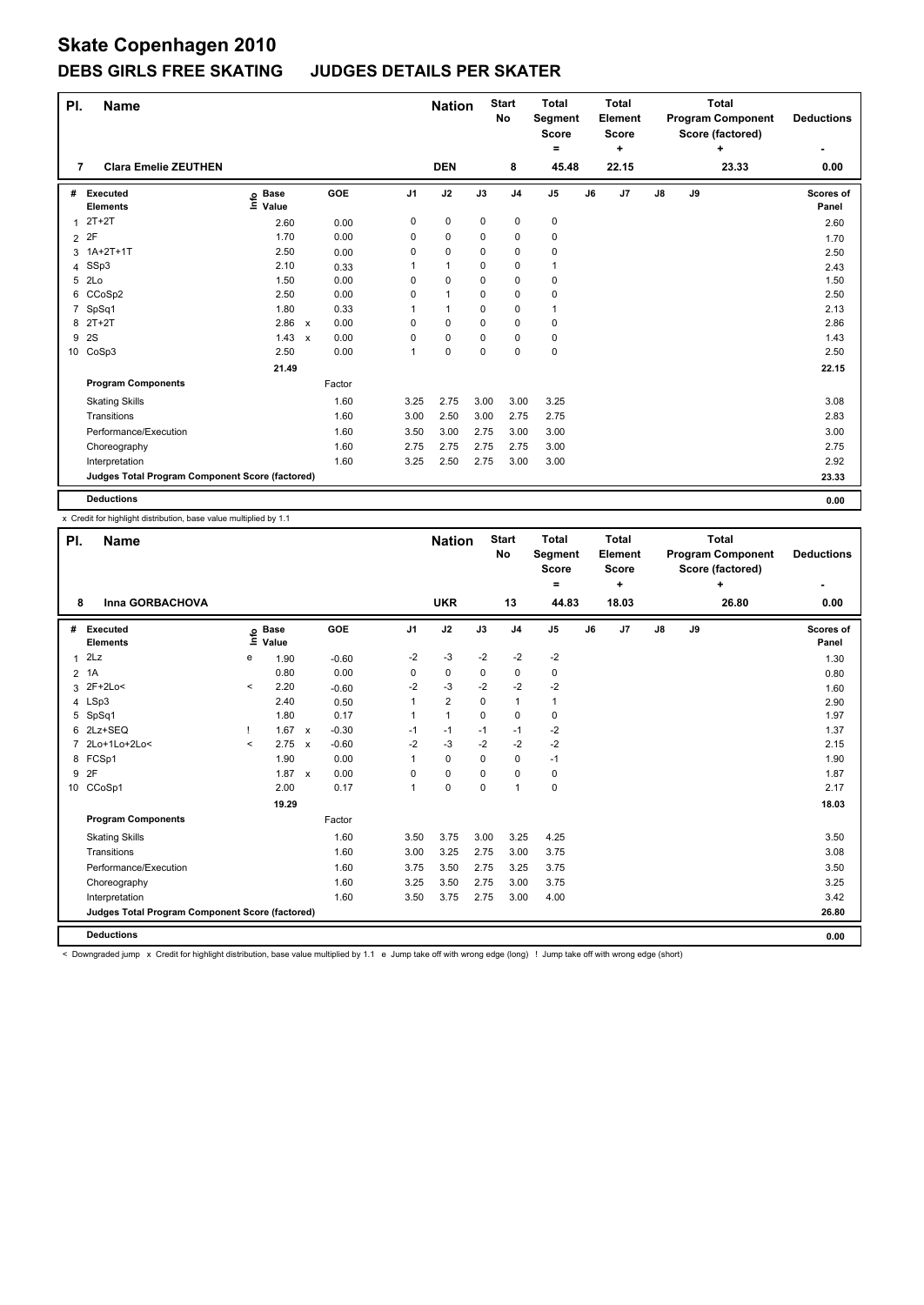## **DEBS GIRLS FREE SKATING JUDGES DETAILS PER SKATER**

| PI. | <b>Name</b>                                     |                              |                           |         |                | <b>Nation</b> |          | <b>Start</b><br>No | <b>Total</b><br>Segment<br><b>Score</b><br>$=$ |    | <b>Total</b><br>Element<br><b>Score</b><br>٠ |               |    | <b>Total</b><br><b>Program Component</b><br>Score (factored)<br>٠ | <b>Deductions</b>  |
|-----|-------------------------------------------------|------------------------------|---------------------------|---------|----------------|---------------|----------|--------------------|------------------------------------------------|----|----------------------------------------------|---------------|----|-------------------------------------------------------------------|--------------------|
| 9   | Mia Aschim NØKLEBY                              |                              |                           |         |                | <b>NOR</b>    |          | $\mathbf{2}$       | 44.21                                          |    | 21.01                                        |               |    | 23.20                                                             | 0.00               |
| #   | Executed<br><b>Elements</b>                     | <b>Base</b><br>lnfo<br>Value |                           | GOE     | J <sub>1</sub> | J2            | J3       | J <sub>4</sub>     | J <sub>5</sub>                                 | J6 | J7                                           | $\mathsf{J}8$ | J9 |                                                                   | Scores of<br>Panel |
|     | $2F+2T$                                         | 3.00                         |                           | 0.00    | 0              | $\pmb{0}$     | 0        | $\mathbf 0$        | $\mathbf 0$                                    |    |                                              |               |    |                                                                   | 3.00               |
| 2   | 1A                                              | 0.80                         |                           | 0.00    | 0              | 0             | 0        | 0                  | $\pmb{0}$                                      |    |                                              |               |    |                                                                   | 0.80               |
|     | 3 CoSp1                                         | 1.70                         |                           | $-0.30$ | $-1$           | $-1$          | $-1$     | $-1$               | -1                                             |    |                                              |               |    |                                                                   | 1.40               |
|     | 4 2Lo+2Lo                                       | 3.00                         |                           | 0.00    | 0              | $\pmb{0}$     | 0        | 0                  | 0                                              |    |                                              |               |    |                                                                   | 3.00               |
| 5   | 2T                                              | 1.30                         |                           | 0.00    | 0              | 0             | 0        | 0                  | 0                                              |    |                                              |               |    |                                                                   | 1.30               |
|     | 6 CCoSp3                                        | 3.00                         |                           | 0.00    | 1              | 0             | $\Omega$ | $\mathbf 0$        | $\pmb{0}$                                      |    |                                              |               |    |                                                                   | 3.00               |
| 7   | SpSq4                                           | 3.40                         |                           | 0.33    | 0              | $\mathbf{1}$  | 0        | 0                  | $\mathbf{1}$                                   |    |                                              |               |    |                                                                   | 3.73               |
| 8   | 2S                                              | 1.43                         | $\boldsymbol{\mathsf{x}}$ | $-0.60$ | $-2$           | $-2$          | -3       | $-2$               | $-2$                                           |    |                                              |               |    |                                                                   | 0.83               |
| 9   | 2Lo                                             | 1.65                         | $\boldsymbol{\mathsf{x}}$ | 0.00    | 0              | 0             | 0        | 0                  | 0                                              |    |                                              |               |    |                                                                   | 1.65               |
|     | 10 FSSp2                                        | 2.30                         |                           | 0.00    | 0              | 0             | 0        | 0                  | $\overline{1}$                                 |    |                                              |               |    |                                                                   | 2.30               |
|     |                                                 | 21.58                        |                           |         |                |               |          |                    |                                                |    |                                              |               |    |                                                                   | 21.01              |
|     | <b>Program Components</b>                       |                              |                           | Factor  |                |               |          |                    |                                                |    |                                              |               |    |                                                                   |                    |
|     | <b>Skating Skills</b>                           |                              |                           | 1.60    | 3.25           | 3.25          | 3.00     | 3.25               | 3.50                                           |    |                                              |               |    |                                                                   | 3.25               |
|     | Transitions                                     |                              |                           | 1.60    | 2.75           | 2.50          | 2.75     | 2.75               | 3.00                                           |    |                                              |               |    |                                                                   | 2.75               |
|     | Performance/Execution                           |                              |                           | 1.60    | 3.00           | 3.00          | 2.75     | 3.00               | 2.75                                           |    |                                              |               |    |                                                                   | 2.92               |
|     | Choreography                                    |                              |                           | 1.60    | 2.75           | 2.75          | 2.75     | 2.75               | 2.75                                           |    |                                              |               |    |                                                                   | 2.75               |
|     | Interpretation                                  |                              |                           | 1.60    | 3.00           | 2.50          | 2.50     | 3.00               | 3.00                                           |    |                                              |               |    |                                                                   | 2.83               |
|     | Judges Total Program Component Score (factored) |                              |                           |         |                |               |          |                    |                                                |    |                                              |               |    |                                                                   | 23.20              |
|     | <b>Deductions</b>                               |                              |                           |         |                |               |          |                    |                                                |    |                                              |               |    |                                                                   | 0.00               |

x Credit for highlight distribution, base value multiplied by 1.1

| PI.            | <b>Name</b>                                     |         |                            |                           |            |                | <b>Nation</b> |          | <b>Start</b><br><b>No</b> | <b>Total</b><br>Segment<br><b>Score</b> |    | <b>Total</b><br><b>Element</b><br><b>Score</b> |               |    | <b>Total</b><br><b>Program Component</b><br>Score (factored) | <b>Deductions</b>  |
|----------------|-------------------------------------------------|---------|----------------------------|---------------------------|------------|----------------|---------------|----------|---------------------------|-----------------------------------------|----|------------------------------------------------|---------------|----|--------------------------------------------------------------|--------------------|
| 10             | <b>Emilie MUFF</b>                              |         |                            |                           |            |                | <b>DEN</b>    |          | 14                        | ۰<br>41.41                              |    | ÷<br>20.35                                     |               |    | ÷<br>21.06                                                   | ٠<br>0.00          |
|                |                                                 |         |                            |                           |            |                |               |          |                           |                                         |    |                                                |               |    |                                                              |                    |
| #              | Executed<br><b>Elements</b>                     |         | e Base<br>E Value<br>Value |                           | <b>GOE</b> | J <sub>1</sub> | J2            | J3       | J <sub>4</sub>            | $\mathsf{J}5$                           | J6 | J7                                             | $\mathsf{J}8$ | J9 |                                                              | Scores of<br>Panel |
| 1              | $2S+2T$                                         |         | 2.60                       |                           | 0.00       | 0              | 0             | 0        | $\mathbf 0$               | 0                                       |    |                                                |               |    |                                                              | 2.60               |
| $\overline{2}$ | 2F+2T+2T<                                       | $\,<\,$ | 3.40                       |                           | $-0.30$    | $-1$           | $-1$          | $-1$     | $-1$                      | $-1$                                    |    |                                                |               |    |                                                              | 3.10               |
|                | 3 CCoSp2                                        |         | 2.50                       |                           | 0.00       | 1              | 0             | $\Omega$ | $\mathbf 0$               | 0                                       |    |                                                |               |    |                                                              | 2.50               |
| 4              | 2F                                              |         | 1.70                       |                           | 0.00       | 0              | $\mathbf 0$   | 0        | $\mathbf 0$               | 0                                       |    |                                                |               |    |                                                              | 1.70               |
| 5              | 2Lz                                             |         | 2.09                       | $\boldsymbol{\mathsf{x}}$ | $-0.40$    | $-2$           | $-2$          | $-1$     | $-1$                      | $-1$                                    |    |                                                |               |    |                                                              | 1.69               |
| 6              | $2Lo+2T$                                        |         | 3.08                       | $\boldsymbol{\mathsf{x}}$ | $-0.10$    | 0              | $\mathbf 0$   | $-1$     | $-1$                      | 0                                       |    |                                                |               |    |                                                              | 2.98               |
|                | 7 LSp1                                          |         | 1.50                       |                           | 0.00       | $\Omega$       | $\mathbf 0$   | $-1$     | 0                         | 0                                       |    |                                                |               |    |                                                              | 1.50               |
| 8              | SISt1                                           |         | 1.80                       |                           | 0.00       | $\Omega$       | $\mathbf 0$   | $\Omega$ | $\mathbf 0$               | 0                                       |    |                                                |               |    |                                                              | 1.80               |
| 9              | 1A                                              |         | 0.88                       | $\boldsymbol{\mathsf{x}}$ | 0.00       |                | 0             | 0        | 0                         | 0                                       |    |                                                |               |    |                                                              | 0.88               |
|                | 10 SSp2                                         |         | 1.60                       |                           | 0.00       | 0              | $\mathbf 0$   | 0        | $\mathbf 0$               | 1                                       |    |                                                |               |    |                                                              | 1.60               |
|                |                                                 |         | 21.15                      |                           |            |                |               |          |                           |                                         |    |                                                |               |    |                                                              | 20.35              |
|                | <b>Program Components</b>                       |         |                            |                           | Factor     |                |               |          |                           |                                         |    |                                                |               |    |                                                              |                    |
|                | <b>Skating Skills</b>                           |         |                            |                           | 1.60       | 2.50           | 2.50          | 3.25     | 2.25                      | 3.25                                    |    |                                                |               |    |                                                              | 2.75               |
|                | Transitions                                     |         |                            |                           | 1.60       | 2.50           | 2.25          | 3.00     | 2.25                      | 3.25                                    |    |                                                |               |    |                                                              | 2.58               |
|                | Performance/Execution                           |         |                            |                           | 1.60       | 2.25           | 2.75          | 3.00     | 2.50                      | 2.75                                    |    |                                                |               |    |                                                              | 2.67               |
|                | Choreography                                    |         |                            |                           | 1.60       | 2.50           | 2.50          | 2.75     | 2.50                      | 3.00                                    |    |                                                |               |    |                                                              | 2.58               |
|                | Interpretation                                  |         |                            |                           | 1.60       | 2.50           | 2.50          | 2.75     | 2.25                      | 3.00                                    |    |                                                |               |    |                                                              | 2.58               |
|                | Judges Total Program Component Score (factored) |         |                            |                           |            |                |               |          |                           |                                         |    |                                                |               |    |                                                              | 21.06              |
|                | <b>Deductions</b>                               |         |                            |                           |            |                |               |          |                           |                                         |    |                                                |               |    |                                                              | 0.00               |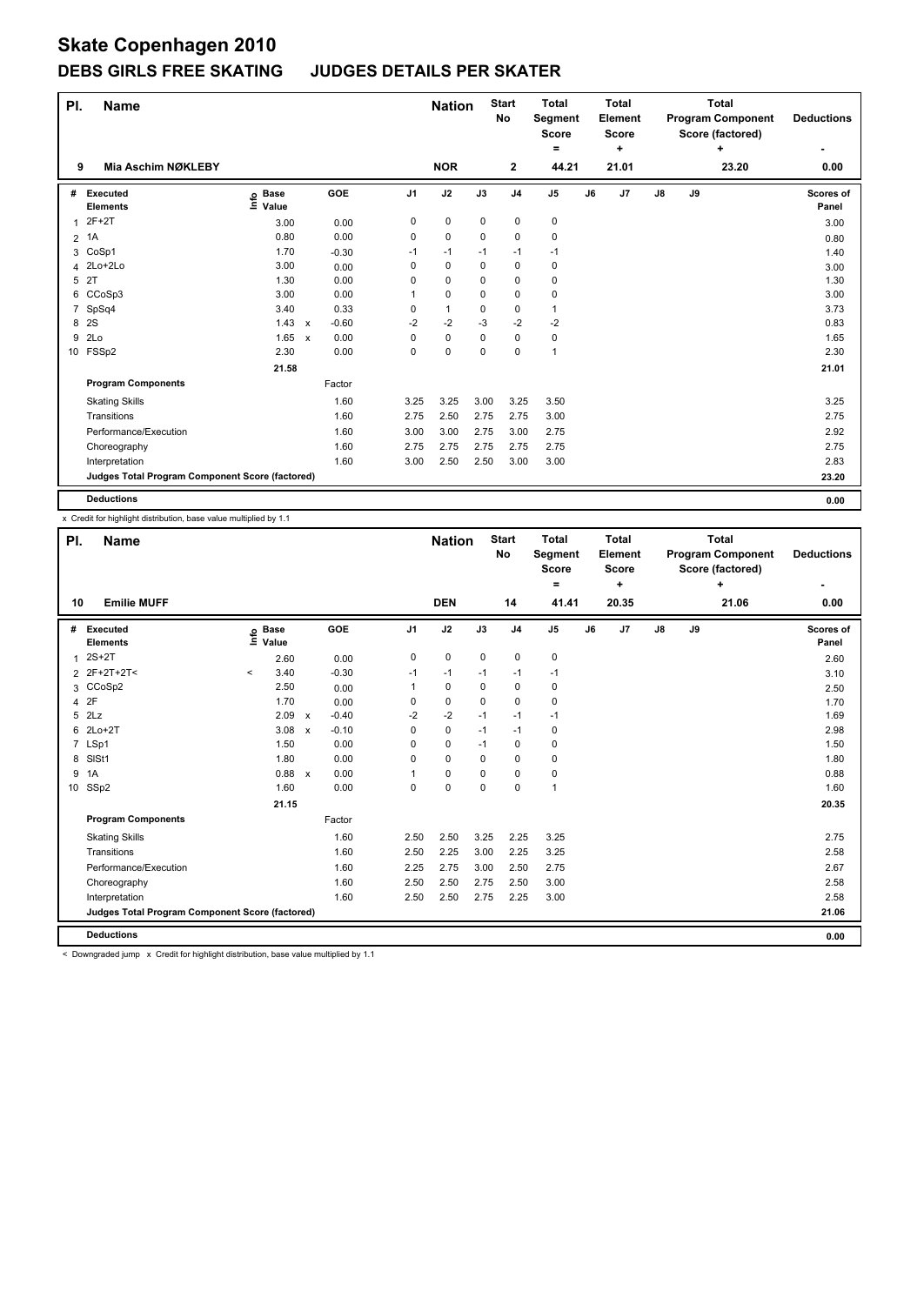## **DEBS GIRLS FREE SKATING JUDGES DETAILS PER SKATER**

| PI.            | <b>Name</b>                                     |                              |              |                   |                | <b>Nation</b> |      | <b>Start</b><br><b>No</b> | <b>Total</b><br>Segment<br><b>Score</b><br>= |    | <b>Total</b><br>Element<br><b>Score</b><br>٠ |               |    | <b>Total</b><br><b>Program Component</b><br>Score (factored)<br>÷ | <b>Deductions</b>  |
|----------------|-------------------------------------------------|------------------------------|--------------|-------------------|----------------|---------------|------|---------------------------|----------------------------------------------|----|----------------------------------------------|---------------|----|-------------------------------------------------------------------|--------------------|
| 11             | <b>Pernille SIMENSEN</b>                        |                              |              |                   |                | <b>NOR</b>    |      | 20                        | 38.33                                        |    | 15.33                                        |               |    | 24.00                                                             | 1.00               |
| #              | <b>Executed</b><br><b>Elements</b>              | <b>Base</b><br>lnfo<br>Value |              | GOE               | J <sub>1</sub> | J2            | J3   | J <sub>4</sub>            | J5                                           | J6 | J7                                           | $\mathsf{J}8$ | J9 |                                                                   | Scores of<br>Panel |
| 1              | 2F                                              | 1.70                         |              | $-1.00$           | -3             | $-3$          | -3   | $-3$                      | $-3$                                         |    |                                              |               |    |                                                                   | 0.70               |
| $\overline{2}$ | $1$ Lz $+1$ T                                   | 1.00                         |              | $-0.10$           | $-1$           | $-1$          | 0    | $-1$                      | $-2$                                         |    |                                              |               |    |                                                                   | 0.90               |
| 3              | $1A+2T$                                         | 2.10                         |              | 0.00              | 0              | 0             | 0    | $\pmb{0}$                 | 0                                            |    |                                              |               |    |                                                                   | 2.10               |
| 4              | CSSp1                                           | 1.90                         |              | 0.00              | 0              | $\mathbf 0$   | 0    | 0                         | 0                                            |    |                                              |               |    |                                                                   | 1.90               |
| 5              | SpSq1                                           | 1.80                         |              | 0.00              | 0              | 0             | 0    | 0                         | $\pmb{0}$                                    |    |                                              |               |    |                                                                   | 1.80               |
| 6              | 2Lo+T+1Lo                                       | 2.20                         | $\mathsf{x}$ | $-0.10$           | $-1$           | $\mathbf 0$   | 0    | $\pmb{0}$                 | $-1$                                         |    |                                              |               |    |                                                                   | 2.10               |
| 7              | CCoSp1                                          | 2.00                         |              | 0.00              | 0              | $\mathbf 0$   | 0    | $\pmb{0}$                 | $\pmb{0}$                                    |    |                                              |               |    |                                                                   | 2.00               |
| 8              | 2S                                              | 1.43                         | $\mathsf{x}$ | 0.00              | 0              | 0             | 0    | 0                         | $\mathbf{1}$                                 |    |                                              |               |    |                                                                   | 1.43               |
|                | 9 LSp3                                          | 2.40                         |              | 0.00              | 1              | $\mathbf 0$   | 0    | $\mathbf 0$               | $\pmb{0}$                                    |    |                                              |               |    |                                                                   | 2.40               |
|                |                                                 | 16.53                        |              |                   |                |               |      |                           |                                              |    |                                              |               |    |                                                                   | 15.33              |
|                | <b>Program Components</b>                       |                              |              | Factor            |                |               |      |                           |                                              |    |                                              |               |    |                                                                   |                    |
|                | <b>Skating Skills</b>                           |                              |              | 1.60              | 3.25           | 3.00          | 3.00 | 2.75                      | 3.50                                         |    |                                              |               |    |                                                                   | 3.08               |
|                | Transitions                                     |                              |              | 1.60              | 3.00           | 3.00          | 3.00 | 2.75                      | 3.25                                         |    |                                              |               |    |                                                                   | 3.00               |
|                | Performance/Execution                           |                              |              | 1.60              | 3.00           | 3.25          | 2.75 | 2.50                      | 3.50                                         |    |                                              |               |    |                                                                   | 3.00               |
|                | Choreography                                    |                              |              | 1.60              | 2.75           | 3.50          | 3.00 | 2.50                      | 3.25                                         |    |                                              |               |    |                                                                   | 3.00               |
|                | Interpretation                                  |                              |              | 1.60              | 2.75           | 3.25          | 2.75 | 2.50                      | 3.50                                         |    |                                              |               |    |                                                                   | 2.92               |
|                | Judges Total Program Component Score (factored) |                              |              |                   |                |               |      |                           |                                              |    |                                              |               |    |                                                                   | 24.00              |
|                | <b>Deductions</b>                               |                              |              | Falls:<br>$-1.00$ |                |               |      |                           |                                              |    |                                              |               |    |                                                                   | $-1.00$            |

x Credit for highlight distribution, base value multiplied by 1.1

| PI.            | <b>Name</b>                                     |                           |                           |            |             | <b>Nation</b> |              | <b>Start</b><br><b>No</b> | <b>Total</b><br>Segment<br><b>Score</b><br>۰ |    | <b>Total</b><br>Element<br><b>Score</b><br>÷ |               |    | <b>Total</b><br><b>Program Component</b><br>Score (factored)<br>÷ | <b>Deductions</b>         |
|----------------|-------------------------------------------------|---------------------------|---------------------------|------------|-------------|---------------|--------------|---------------------------|----------------------------------------------|----|----------------------------------------------|---------------|----|-------------------------------------------------------------------|---------------------------|
| $12 \,$        | Amanda SØRENSEN                                 |                           |                           |            |             | <b>DEN</b>    |              | 6                         | 37.28                                        |    | 15.55                                        |               |    | 21.73                                                             | 0.00                      |
| #              | <b>Executed</b><br><b>Elements</b>              | <b>Base</b><br>e<br>Value |                           | <b>GOE</b> | J1          | J2            | J3           | J <sub>4</sub>            | J5                                           | J6 | J7                                           | $\mathsf{J}8$ | J9 |                                                                   | <b>Scores of</b><br>Panel |
| 1              | 2Lz+2Lo<                                        | $\,<\,$<br>2.40           |                           | $-0.73$    | $-2$        | $-3$          | $-2$         | $-2$                      | $-3$                                         |    |                                              |               |    |                                                                   | 1.67                      |
|                | 2 1A                                            | 0.80                      |                           | 0.00       | 0           | 0             | 0            | 0                         | 0                                            |    |                                              |               |    |                                                                   | 0.80                      |
| 3              | SpSq1                                           | 1.80                      |                           | 0.50       | 1           | $\mathbf 0$   | $\mathbf{1}$ | $\mathbf{1}$              | 1                                            |    |                                              |               |    |                                                                   | 2.30                      |
|                | 4 2Lo                                           | 1.50                      |                           | 0.00       | 1           | 0             | 0            | 0                         | 0                                            |    |                                              |               |    |                                                                   | 1.50                      |
|                | 5 CCoSp1                                        | 2.00                      |                           | $-0.50$    | $-1$        | $-2$          | $-2$         | $-1$                      | $-2$                                         |    |                                              |               |    |                                                                   | 1.50                      |
| 6              | 1S                                              | 0.44                      | $\boldsymbol{\mathsf{x}}$ | 0.00       | $\mathbf 0$ | $\mathbf 0$   | $\mathbf 0$  | $\mathbf 0$               | 0                                            |    |                                              |               |    |                                                                   | 0.44                      |
| $\overline{7}$ | $2T+1T$                                         | $1.87 \times$             |                           | 0.00       | 0           | $\mathbf 0$   | $-1$         | $\mathbf 0$               | 0                                            |    |                                              |               |    |                                                                   | 1.87                      |
| 8              | FCSp1                                           | 1.90                      |                           | $-0.30$    | $-1$        | $-1$          | $-1$         | $-1$                      | $-1$                                         |    |                                              |               |    |                                                                   | 1.60                      |
| 9              | 2F                                              | $1.87 \times$             |                           | 0.00       | $\Omega$    | 0             | 0            | 0                         | 1                                            |    |                                              |               |    |                                                                   | 1.87                      |
| 10             | CoSp2                                           | 2.00                      |                           | 0.00       | 0           | 0             | $\mathbf{1}$ | $\mathbf 0$               | 0                                            |    |                                              |               |    |                                                                   | 2.00                      |
|                |                                                 | 16.58                     |                           |            |             |               |              |                           |                                              |    |                                              |               |    |                                                                   | 15.55                     |
|                | <b>Program Components</b>                       |                           |                           | Factor     |             |               |              |                           |                                              |    |                                              |               |    |                                                                   |                           |
|                | <b>Skating Skills</b>                           |                           |                           | 1.60       | 3.25        | 3.00          | 2.75         | 3.00                      | 3.00                                         |    |                                              |               |    |                                                                   | 3.00                      |
|                | Transitions                                     |                           |                           | 1.60       | 3.00        | 2.50          | 2.50         | 2.75                      | 2.75                                         |    |                                              |               |    |                                                                   | 2.67                      |
|                | Performance/Execution                           |                           |                           | 1.60       | 3.00        | 2.75          | 2.50         | 2.50                      | 2.25                                         |    |                                              |               |    |                                                                   | 2.58                      |
|                | Choreography                                    |                           |                           | 1.60       | 2.75        | 2.50          | 2.75         | 2.75                      | 2.75                                         |    |                                              |               |    |                                                                   | 2.75                      |
|                | Interpretation                                  |                           |                           | 1.60       | 3.00        | 2.50          | 2.50         | 2.75                      | 2.50                                         |    |                                              |               |    |                                                                   | 2.58                      |
|                | Judges Total Program Component Score (factored) |                           |                           |            |             |               |              |                           |                                              |    |                                              |               |    |                                                                   | 21.73                     |
|                | <b>Deductions</b>                               |                           |                           |            |             |               |              |                           |                                              |    |                                              |               |    |                                                                   | 0.00                      |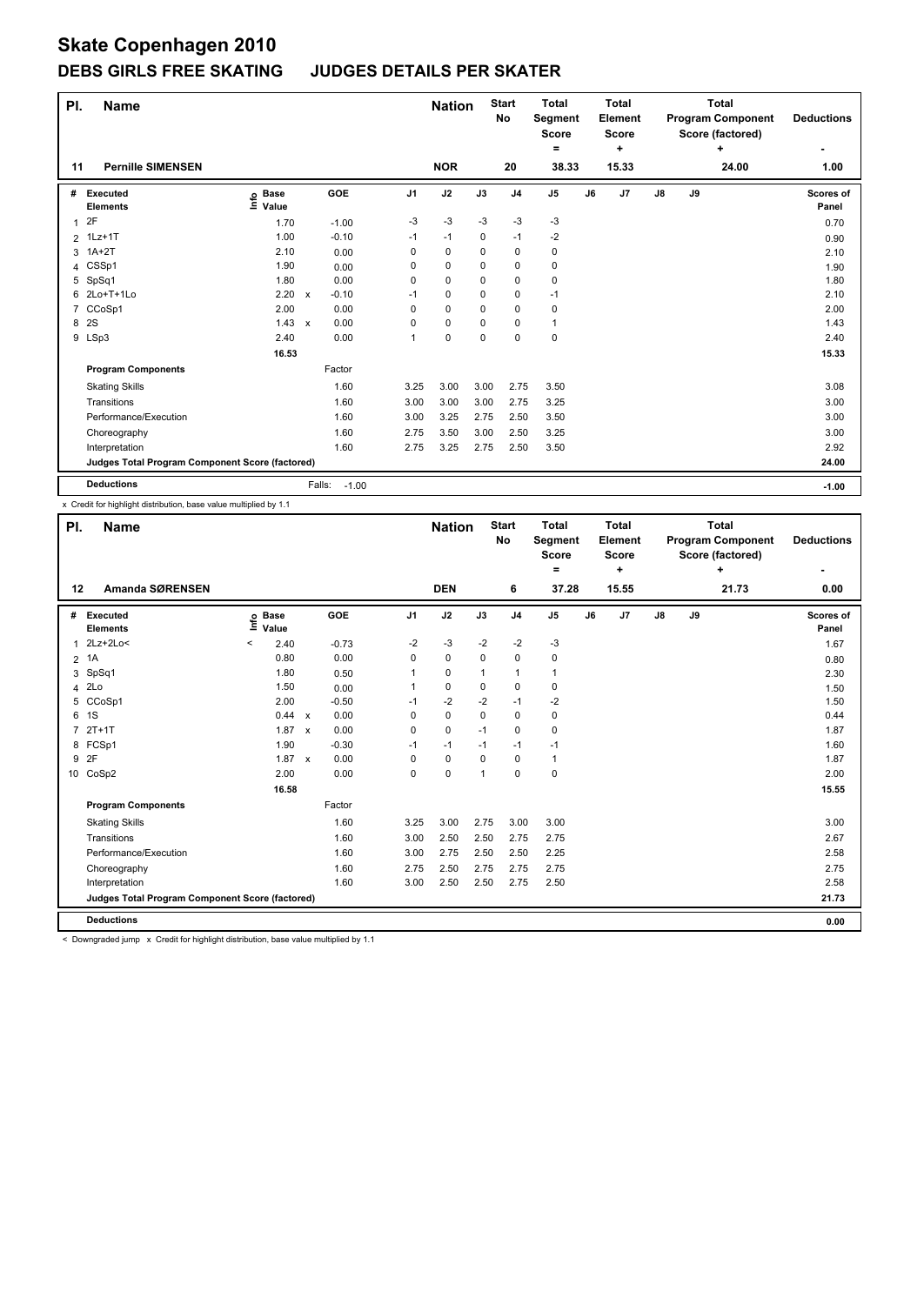#### **DEBS GIRLS FREE SKATING JUDGES DETAILS PER SKATER**

| PI. | <b>Name</b>                                     |                              |                           |         |                | <b>Nation</b> |             | <b>Start</b><br>No | <b>Total</b><br>Segment<br><b>Score</b><br>$=$ |    | <b>Total</b><br>Element<br><b>Score</b><br>٠ |               |    | <b>Total</b><br><b>Program Component</b><br>Score (factored)<br>٠ | <b>Deductions</b>  |
|-----|-------------------------------------------------|------------------------------|---------------------------|---------|----------------|---------------|-------------|--------------------|------------------------------------------------|----|----------------------------------------------|---------------|----|-------------------------------------------------------------------|--------------------|
| 13  | <b>Josefine ANDERSEN</b>                        |                              |                           |         |                | <b>SWE</b>    |             | 17                 | 37.00                                          |    | 14.59                                        |               |    | 22.41                                                             | 0.00               |
| #   | Executed<br><b>Elements</b>                     | <b>Base</b><br>١ifo<br>Value |                           | GOE     | J <sub>1</sub> | J2            | J3          | J <sub>4</sub>     | J <sub>5</sub>                                 | J6 | J7                                           | $\mathsf{J}8$ | J9 |                                                                   | Scores of<br>Panel |
| 1   | 2F                                              | 1.70                         |                           | 0.00    | 1              | $\mathbf 0$   | $\mathbf 0$ | $\mathbf 0$        | $\mathbf 0$                                    |    |                                              |               |    |                                                                   | 1.70               |
| 2   | 1A                                              | 0.80                         |                           | 0.00    | 0              | 0             | 0           | $\pmb{0}$          | $\mathbf{1}$                                   |    |                                              |               |    |                                                                   | 0.80               |
| 3   | CoSp1                                           | 1.70                         |                           | $-0.10$ | $-1$           | 0             | 0           | 0                  | $-1$                                           |    |                                              |               |    |                                                                   | 1.60               |
| 4   | $2T+T$                                          | 1.30                         |                           | 0.00    | $-1$           | 0             | 0           | 0                  | 0                                              |    |                                              |               |    |                                                                   | 1.30               |
| 5   | SpSq3                                           | 3.10                         |                           | 0.00    | 0              | $\mathbf 0$   | 0           | 0                  | 0                                              |    |                                              |               |    |                                                                   | 3.10               |
| 6   | 2S+Lo+Lo                                        | 1.43                         | $\mathsf{x}$              | $-0.10$ | $-1$           | $\mathbf 0$   | $\Omega$    | $\mathbf 0$        | $-2$                                           |    |                                              |               |    |                                                                   | 1.33               |
| 7   | CSSp1                                           | 1.90                         |                           | 0.00    | 0              | 0             | 0           | 0                  | 0                                              |    |                                              |               |    |                                                                   | 1.90               |
| 8   | 2T                                              | 1.43                         | $\boldsymbol{\mathsf{x}}$ | 0.00    | 1              | 0             | $-1$        | 0                  | 0                                              |    |                                              |               |    |                                                                   | 1.43               |
| 9   | 2S                                              | $1.43 \times$                |                           | 0.00    | $-1$           | $\mathbf 0$   | 0           | 0                  | $\mathbf 0$                                    |    |                                              |               |    |                                                                   | 1.43               |
|     | 10 CoSp2*                                       | $\star$<br>0.00              |                           | 0.00    |                |               |             |                    |                                                |    |                                              |               |    |                                                                   | 0.00               |
|     |                                                 | 14.79                        |                           |         |                |               |             |                    |                                                |    |                                              |               |    |                                                                   | 14.59              |
|     | <b>Program Components</b>                       |                              |                           | Factor  |                |               |             |                    |                                                |    |                                              |               |    |                                                                   |                    |
|     | <b>Skating Skills</b>                           |                              |                           | 1.60    | 3.00           | 2.50          | 3.00        | 3.00               | 3.25                                           |    |                                              |               |    |                                                                   | 3.00               |
|     | Transitions                                     |                              |                           | 1.60    | 2.50           | 2.25          | 2.75        | 2.75               | 3.00                                           |    |                                              |               |    |                                                                   | 2.67               |
|     | Performance/Execution                           |                              |                           | 1.60    | 2.50           | 2.75          | 3.00        | 3.00               | 3.00                                           |    |                                              |               |    |                                                                   | 2.92               |
|     | Choreography                                    |                              |                           | 1.60    | 2.75           | 2.75          | 2.75        | 2.75               | 3.25                                           |    |                                              |               |    |                                                                   | 2.75               |
|     | Interpretation                                  |                              |                           | 1.60    | 2.50           | 2.50          | 2.75        | 2.75               | 3.25                                           |    |                                              |               |    |                                                                   | 2.67               |
|     | Judges Total Program Component Score (factored) |                              |                           |         |                |               |             |                    |                                                |    |                                              |               |    |                                                                   | 22.41              |
|     | <b>Deductions</b>                               |                              |                           |         |                |               |             |                    |                                                |    |                                              |               |    |                                                                   | 0.00               |

\* Invalid element x Credit for highlight distribution, base value multiplied by 1.1

| PI.            | <b>Name</b>                                     |       | <b>Nation</b>        |                           | <b>Start</b><br>No | <b>Total</b><br>Segment<br><b>Score</b><br>۰ |             | <b>Total</b><br>Element<br><b>Score</b><br>÷ |                |                | <b>Total</b><br><b>Program Component</b><br>Score (factored)<br>÷ | <b>Deductions</b> |               |    |       |                    |
|----------------|-------------------------------------------------|-------|----------------------|---------------------------|--------------------|----------------------------------------------|-------------|----------------------------------------------|----------------|----------------|-------------------------------------------------------------------|-------------------|---------------|----|-------|--------------------|
| 14             | <b>Michelle Bode MORTENSEN</b>                  |       |                      |                           |                    |                                              | <b>DEN</b>  |                                              | 10             | 36.78          |                                                                   | 18.38             |               |    | 18.40 | 0.00               |
| #              | Executed<br><b>Elements</b>                     | ١nfo  | <b>Base</b><br>Value |                           | GOE                | J <sub>1</sub>                               | J2          | J3                                           | J <sub>4</sub> | J <sub>5</sub> | J6                                                                | J7                | $\mathsf{J}8$ | J9 |       | Scores of<br>Panel |
| 1              | CoSp1                                           |       | 1.70                 |                           | $-0.20$            | $-1$                                         | $-1$        | 0                                            | $\mathbf 0$    | $-1$           |                                                                   |                   |               |    |       | 1.50               |
| 2              | $2Lz+2T<$                                       | $\,<$ | 2.30                 |                           | $-0.30$            | $-1$                                         | $-1$        | $-1$                                         | $-1$           | $-1$           |                                                                   |                   |               |    |       | 2.00               |
| 3              | $2F+2T$                                         |       | 3.00                 |                           | $-0.30$            | $-1$                                         | 0           | $-1$                                         | $-1$           | $-1$           |                                                                   |                   |               |    |       | 2.70               |
| 4              | SpSq1                                           |       | 1.80                 |                           | $-0.40$            | $-2$                                         | $-2$        | 0                                            | $-1$           | $-1$           |                                                                   |                   |               |    |       | 1.40               |
| 5              | CCoSp1                                          |       | 2.00                 |                           | 0.00               | 0                                            | $\mathbf 0$ | $\Omega$                                     | $\mathbf 0$    | $\mathbf 0$    |                                                                   |                   |               |    |       | 2.00               |
| 6              | $2S+2T$                                         |       | 2.86                 | $\boldsymbol{\mathsf{x}}$ | 0.00               | 0                                            | $\mathbf 0$ | $\mathbf 0$                                  | $\mathbf 0$    | $\pmb{0}$      |                                                                   |                   |               |    |       | 2.86               |
| $\overline{7}$ | 2Lz                                             |       | 2.09                 | $\boldsymbol{\mathsf{x}}$ | 0.00               | 0                                            | $\mathbf 0$ | 0                                            | $\mathbf 0$    | 0              |                                                                   |                   |               |    |       | 2.09               |
| 8              | 2 <sub>LO</sub>                                 |       | 1.65                 | $\boldsymbol{\mathsf{x}}$ | 0.00               | 0                                            | $\mathbf 0$ | $\Omega$                                     | $\mathbf 0$    | $\mathbf{1}$   |                                                                   |                   |               |    |       | 1.65               |
| 9              | 1A                                              |       | 0.88                 | $\boldsymbol{\mathsf{x}}$ | 0.00               | 0                                            | $\mathbf 0$ | $\mathbf 0$                                  | $\mathbf 0$    | $\pmb{0}$      |                                                                   |                   |               |    |       | 0.88               |
| 10             | SSp1                                            |       | 1.30                 |                           | 0.00               | 0                                            | $\mathbf 0$ | $\mathbf 0$                                  | $\mathbf 0$    | $\mathbf 0$    |                                                                   |                   |               |    |       | 1.30               |
|                |                                                 |       | 19.58                |                           |                    |                                              |             |                                              |                |                |                                                                   |                   |               |    |       | 18.38              |
|                | <b>Program Components</b>                       |       |                      |                           | Factor             |                                              |             |                                              |                |                |                                                                   |                   |               |    |       |                    |
|                | <b>Skating Skills</b>                           |       |                      |                           | 1.60               | 2.00                                         | 2.25        | 2.75                                         | 2.50           | 2.75           |                                                                   |                   |               |    |       | 2.50               |
|                | Transitions                                     |       |                      |                           | 1.60               | 2.00                                         | 1.75        | 2.50                                         | 2.25           | 2.75           |                                                                   |                   |               |    |       | 2.25               |
|                | Performance/Execution                           |       |                      |                           | 1.60               | 2.25                                         | 1.75        | 2.75                                         | 2.00           | 2.50           |                                                                   |                   |               |    |       | 2.25               |
|                | Choreography                                    |       |                      |                           | 1.60               | 2.00                                         | 2.00        | 2.50                                         | 2.25           | 3.00           |                                                                   |                   |               |    |       | 2.25               |
|                | Interpretation                                  |       |                      |                           | 1.60               | 2.00                                         | 1.50        | 2.50                                         | 2.25           | 2.75           |                                                                   |                   |               |    |       | 2.25               |
|                | Judges Total Program Component Score (factored) |       |                      |                           |                    |                                              |             |                                              |                |                |                                                                   |                   |               |    |       | 18.40              |
|                | <b>Deductions</b>                               |       |                      |                           |                    |                                              |             |                                              |                |                |                                                                   |                   |               |    |       | 0.00               |

< Downgraded jump x Credit for highlight distribution, base value multiplied by 1.1 ! Jump take off with wrong edge (short)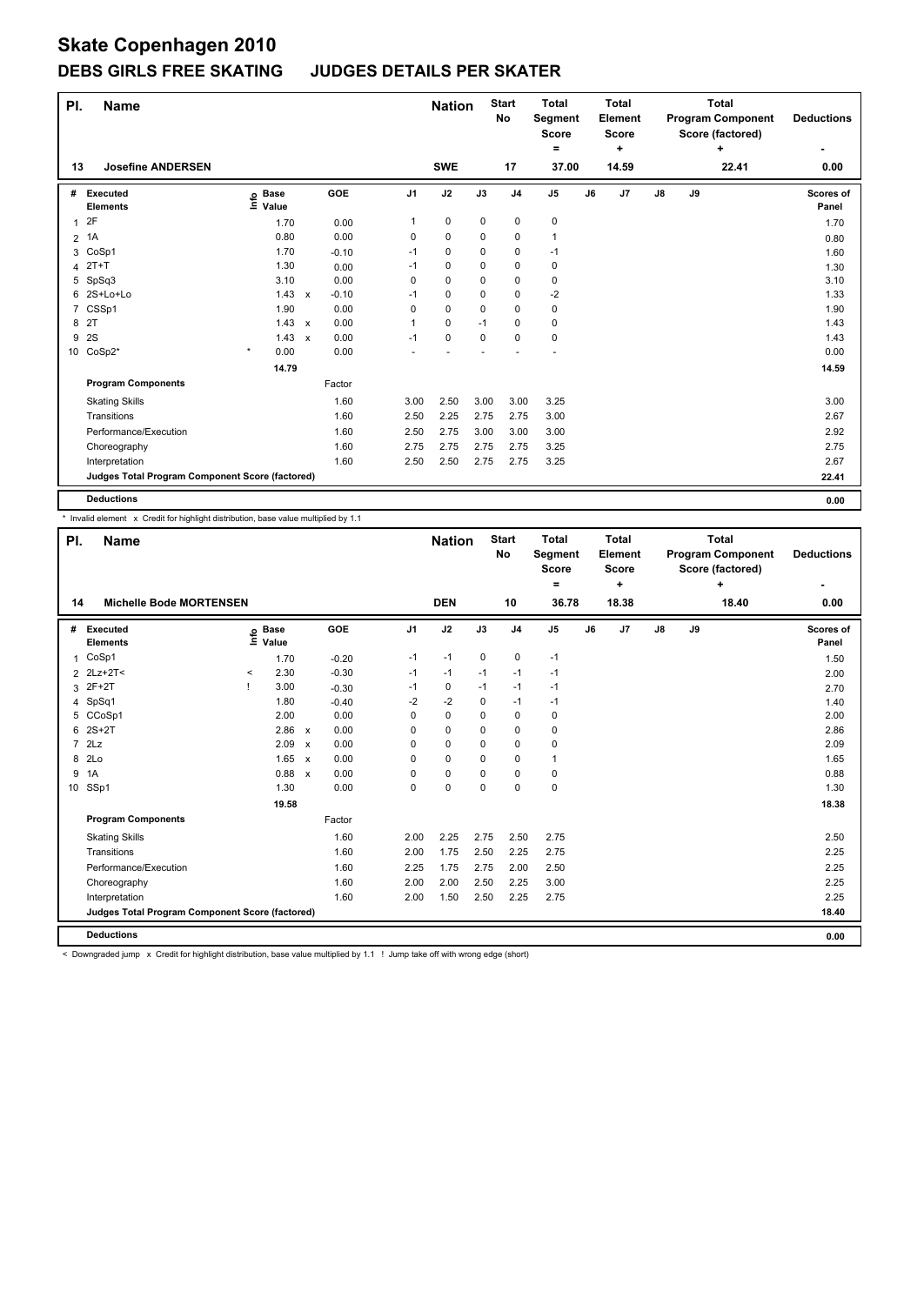#### **DEBS GIRLS FREE SKATING JUDGES DETAILS PER SKATER**

| PI. | <b>Name</b>                                     |                              |              |                   |                | <b>Nation</b>            |             | <b>Start</b><br>No | <b>Total</b><br>Segment<br><b>Score</b><br>۰ |    | <b>Total</b><br>Element<br><b>Score</b><br>٠ |               |    | <b>Total</b><br><b>Program Component</b><br>Score (factored)<br>٠ | <b>Deductions</b>         |
|-----|-------------------------------------------------|------------------------------|--------------|-------------------|----------------|--------------------------|-------------|--------------------|----------------------------------------------|----|----------------------------------------------|---------------|----|-------------------------------------------------------------------|---------------------------|
| 15  | <b>Anna MATHISEN</b>                            |                              |              |                   |                | <b>DEN</b>               |             | 23                 | 36.73                                        |    | 15.87                                        |               |    | 21.86                                                             | 1.00                      |
| #   | Executed<br><b>Elements</b>                     | <b>Base</b><br>١nfo<br>Value |              | GOE               | J <sub>1</sub> | J2                       | J3          | J <sub>4</sub>     | J <sub>5</sub>                               | J6 | J7                                           | $\mathsf{J}8$ | J9 |                                                                   | <b>Scores of</b><br>Panel |
|     | 2Lz                                             | 1.90                         |              | 0.00              | $-1$           | $\mathbf 0$              | $\mathbf 0$ | $\mathbf 0$        | $\pmb{0}$                                    |    |                                              |               |    |                                                                   | 1.90                      |
| 2   | 2S                                              | 1.30                         |              | $-0.60$           | $-2$           | $-2$                     | $-2$        | $-2$               | $-2$                                         |    |                                              |               |    |                                                                   | 0.70                      |
| 3   | CSp                                             | 0.00                         |              | 0.00              |                | $\overline{\phantom{a}}$ |             | ٠                  |                                              |    |                                              |               |    |                                                                   | 0.00                      |
|     | 4 SpSq2                                         | 2.30                         |              | 0.00              | 0              | $\pmb{0}$                | 0           | 0                  | $\mathbf{1}$                                 |    |                                              |               |    |                                                                   | 2.30                      |
| 5   | $2S+2T$                                         | 2.86                         | $\mathsf{x}$ | $-0.60$           | $-2$           | $-2$                     | $-2$        | $-2$               | -3                                           |    |                                              |               |    |                                                                   | 2.26                      |
|     | 6 CSSp3                                         | 2.60                         |              | 0.00              | 0              | $\mathbf 0$              | 0           | $\mathbf 0$        | $\mathbf{1}$                                 |    |                                              |               |    |                                                                   | 2.60                      |
|     | $7.1A+2T5$                                      | 1.32<br>$\prec$              | $\mathsf{x}$ | $-0.50$           | -3             | $-2$                     | $-3$        | $-3$               | $-3$                                         |    |                                              |               |    |                                                                   | 0.82                      |
|     | 8 2T+T                                          | 1.43                         | $\mathsf{x}$ | $-0.30$           | $-2$           | $-1$                     | 0           | $-1$               | $-1$                                         |    |                                              |               |    |                                                                   | 1.13                      |
| 9   | 2T                                              | 1.43                         | $\mathsf{x}$ | $-0.10$           | $-1$           | 0                        | 0           | -1                 | 0                                            |    |                                              |               |    |                                                                   | 1.33                      |
|     | 10 CoSp3                                        | 2.50                         |              | 0.33              | 0              | $\mathbf 0$              | 1           | $\mathbf{1}$       | $\overline{1}$                               |    |                                              |               |    |                                                                   | 2.83                      |
|     |                                                 | 17.64                        |              |                   |                |                          |             |                    |                                              |    |                                              |               |    |                                                                   | 15.87                     |
|     | <b>Program Components</b>                       |                              |              | Factor            |                |                          |             |                    |                                              |    |                                              |               |    |                                                                   |                           |
|     | <b>Skating Skills</b>                           |                              |              | 1.60              | 3.25           | 2.50                     | 2.75        | 2.75               | 3.25                                         |    |                                              |               |    |                                                                   | 2.92                      |
|     | Transitions                                     |                              |              | 1.60              | 2.75           | 2.25                     | 2.75        | 2.75               | 3.00                                         |    |                                              |               |    |                                                                   | 2.75                      |
|     | Performance/Execution                           |                              |              | 1.60              | 2.75           | 2.50                     | 2.50        | 2.50               | 2.75                                         |    |                                              |               |    |                                                                   | 2.58                      |
|     | Choreography                                    |                              |              | 1.60              | 3.00           | 2.50                     | 2.75        | 2.75               | 3.25                                         |    |                                              |               |    |                                                                   | 2.83                      |
|     | Interpretation                                  |                              |              | 1.60              | 2.50           | 2.25                     | 2.50        | 2.75               | 3.00                                         |    |                                              |               |    |                                                                   | 2.58                      |
|     | Judges Total Program Component Score (factored) |                              |              |                   |                |                          |             |                    |                                              |    |                                              |               |    |                                                                   | 21.86                     |
|     | <b>Deductions</b>                               |                              |              | Falls:<br>$-1.00$ |                |                          |             |                    |                                              |    |                                              |               |    |                                                                   | $-1.00$                   |

< Downgraded jump x Credit for highlight distribution, base value multiplied by 1.1

| PI.            | <b>Name</b>                                     |         |                            |                           |            |                | <b>Nation</b> |             | <b>Start</b><br><b>No</b> | <b>Total</b><br>Segment<br><b>Score</b><br>$\equiv$ |    | <b>Total</b><br>Element<br><b>Score</b><br>٠ |               |    | <b>Total</b><br><b>Program Component</b><br>Score (factored)<br>÷ | <b>Deductions</b>  |
|----------------|-------------------------------------------------|---------|----------------------------|---------------------------|------------|----------------|---------------|-------------|---------------------------|-----------------------------------------------------|----|----------------------------------------------|---------------|----|-------------------------------------------------------------------|--------------------|
| 16             | <b>Ellen WIDERSTRAND</b>                        |         |                            |                           |            |                | <b>SWE</b>    |             | 1                         | 34.89                                               |    | 14.76                                        |               |    | 20.13                                                             | 0.00               |
| #              | Executed<br><b>Elements</b>                     |         | e Base<br>⊆ Value<br>Value |                           | <b>GOE</b> | J <sub>1</sub> | J2            | J3          | J <sub>4</sub>            | J <sub>5</sub>                                      | J6 | J7                                           | $\mathsf{J}8$ | J9 |                                                                   | Scores of<br>Panel |
| $\mathbf{1}$   | $2S+1T$                                         |         | 1.70                       |                           | $-0.30$    | $-1$           | 0             | $-1$        | $-1$                      | $-1$                                                |    |                                              |               |    |                                                                   | 1.40               |
|                | 2 1Lz+1Lo+2Lo<                                  |         | 1.60                       |                           | $-0.20$    | $-2$           | $-3$          | $-2$        | $-2$                      | $-2$                                                |    |                                              |               |    |                                                                   | 1.40               |
|                | 3 LSp1                                          |         | 1.50                       |                           | $-0.10$    | 0              | $-2$          | $-1$        | $\mathbf 0$               | 0                                                   |    |                                              |               |    |                                                                   | 1.40               |
|                | 4 SpSq3                                         |         | 3.10                       |                           | 0.00       | 0              | $\pmb{0}$     | 0           | $\mathbf 0$               | 0                                                   |    |                                              |               |    |                                                                   | 3.10               |
| 5              | 2S                                              |         | 1.43                       | $\mathsf{x}$              | $-0.73$    | $-2$           | $-3$          | $-3$        | $-2$                      | $-2$                                                |    |                                              |               |    |                                                                   | 0.70               |
| 6              | 2F<                                             | $\prec$ | 0.55                       | $\boldsymbol{\mathsf{x}}$ | $-0.13$    | $-2$           | $-2$          | $-1$        | $-1$                      | $-1$                                                |    |                                              |               |    |                                                                   | 0.42               |
| $\overline{7}$ | CSSp1                                           |         | 1.90                       |                           | 0.00       | 0              | $\mathbf 0$   | $\Omega$    | $\mathbf 0$               | 0                                                   |    |                                              |               |    |                                                                   | 1.90               |
|                | 8 2T                                            |         | 1.43                       | $\boldsymbol{\mathsf{x}}$ | $-0.30$    | 0              | $-1$          | $-1$        | $-1$                      | $-2$                                                |    |                                              |               |    |                                                                   | 1.13               |
| 9              | 1A                                              |         | 0.88                       | $\boldsymbol{\mathsf{x}}$ | $-0.07$    | $-1$           | $-1$          | $\Omega$    | $\mathbf 0$               | 0                                                   |    |                                              |               |    |                                                                   | 0.81               |
| 10             | CCoSp2                                          |         | 2.50                       |                           | 0.00       | 0              | $\pmb{0}$     | $\mathbf 0$ | $\mathbf 0$               | $-1$                                                |    |                                              |               |    |                                                                   | 2.50               |
|                |                                                 |         | 16.59                      |                           |            |                |               |             |                           |                                                     |    |                                              |               |    |                                                                   | 14.76              |
|                | <b>Program Components</b>                       |         |                            |                           | Factor     |                |               |             |                           |                                                     |    |                                              |               |    |                                                                   |                    |
|                | <b>Skating Skills</b>                           |         |                            |                           | 1.60       | 2.50           | 2.25          | 2.75        | 2.75                      | 2.50                                                |    |                                              |               |    |                                                                   | 2.58               |
|                | Transitions                                     |         |                            |                           | 1.60       | 2.25           | 1.75          | 2.50        | 2.50                      | 2.50                                                |    |                                              |               |    |                                                                   | 2.42               |
|                | Performance/Execution                           |         |                            |                           | 1.60       | 2.50           | 2.00          | 2.50        | 2.75                      | 2.50                                                |    |                                              |               |    |                                                                   | 2.50               |
|                | Choreography                                    |         |                            |                           | 1.60       | 2.50           | 2.25          | 2.50        | 2.50                      | 2.75                                                |    |                                              |               |    |                                                                   | 2.50               |
|                | Interpretation                                  |         |                            |                           | 1.60       | 2.50           | 2.00          | 2.50        | 2.75                      | 2.75                                                |    |                                              |               |    |                                                                   | 2.58               |
|                | Judges Total Program Component Score (factored) |         |                            |                           |            |                |               |             |                           |                                                     |    |                                              |               |    |                                                                   | 20.13              |
|                | <b>Deductions</b>                               |         |                            |                           |            |                |               |             |                           |                                                     |    |                                              |               |    |                                                                   | 0.00               |

< Downgraded jump x Credit for highlight distribution, base value multiplied by 1.1 ! Jump take off with wrong edge (short)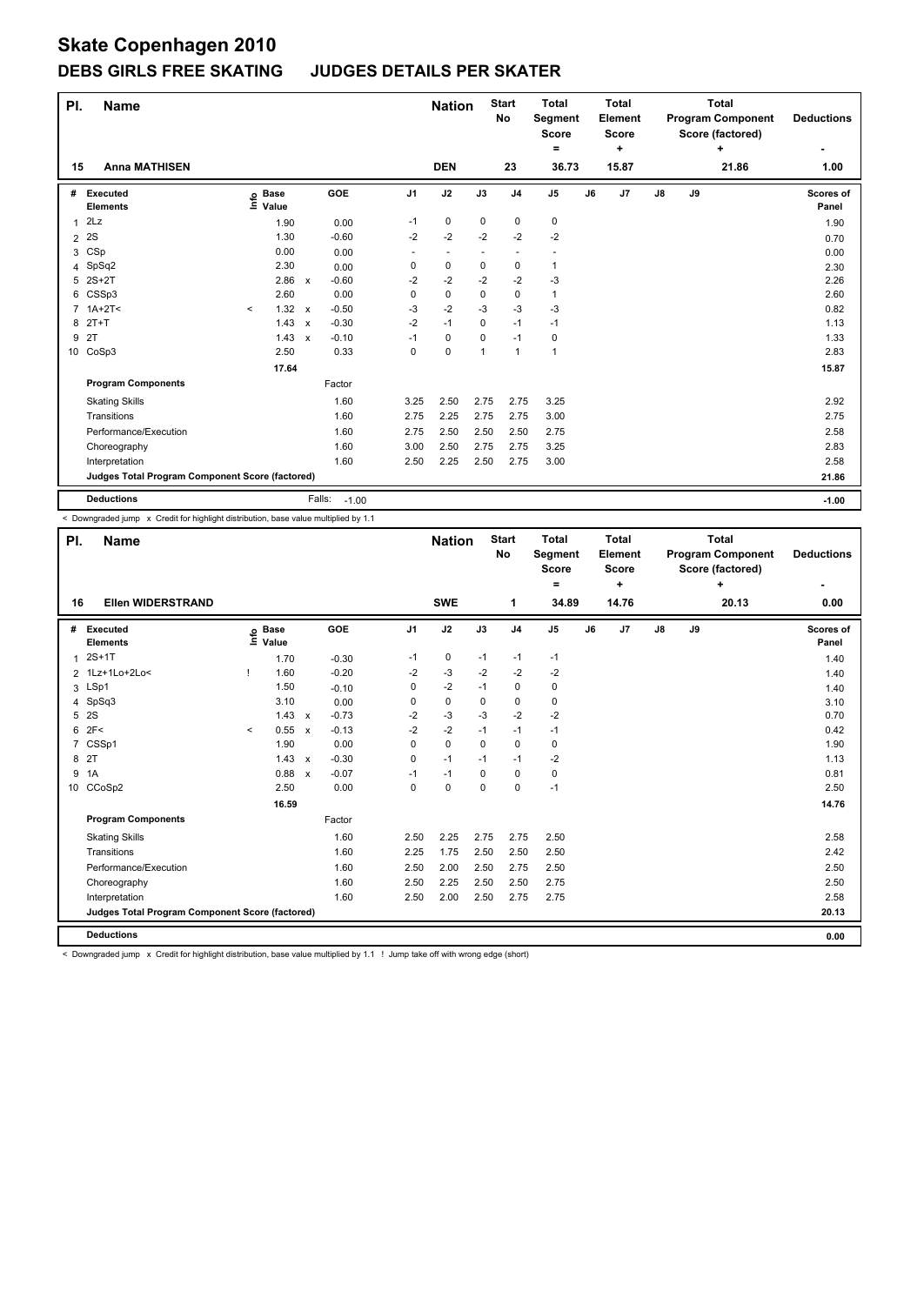## **DEBS GIRLS FREE SKATING JUDGES DETAILS PER SKATER**

| PI.            | <b>Name</b>                                     |         |                      |              |                   |                | <b>Nation</b> |             | <b>Start</b><br>No | <b>Total</b><br>Segment<br><b>Score</b><br>= |    | <b>Total</b><br>Element<br>Score<br>÷ |               |    | <b>Total</b><br><b>Program Component</b><br>Score (factored)<br>÷ | <b>Deductions</b>  |
|----------------|-------------------------------------------------|---------|----------------------|--------------|-------------------|----------------|---------------|-------------|--------------------|----------------------------------------------|----|---------------------------------------|---------------|----|-------------------------------------------------------------------|--------------------|
| 17             | Hanna Kai Barstad GOLBERG                       |         |                      |              |                   |                | <b>NOR</b>    |             | 9                  | 34.35                                        |    | 16.48                                 |               |    | 19.87                                                             | 2.00               |
| #              | Executed<br><b>Elements</b>                     | ١nfo    | <b>Base</b><br>Value |              | GOE               | J <sub>1</sub> | J2            | J3          | J <sub>4</sub>     | J <sub>5</sub>                               | J6 | J7                                    | $\mathsf{J}8$ | J9 |                                                                   | Scores of<br>Panel |
| 1              | $2S+1T$                                         |         | 1.70                 |              | 0.00              | 0              | $\pmb{0}$     | 0           | $\pmb{0}$          | $\pmb{0}$                                    |    |                                       |               |    |                                                                   | 1.70               |
| 2              | 2F<                                             | $\prec$ | 0.50                 |              | $-0.30$           | $-3$           | $-3$          | $-3$        | $-3$               | $-3$                                         |    |                                       |               |    |                                                                   | 0.20               |
| 3              | 2Lo                                             |         | 1.50                 |              | 0.00              | 0              | $\mathbf 0$   | $\mathbf 0$ | $\mathbf 0$        | $\pmb{0}$                                    |    |                                       |               |    |                                                                   | 1.50               |
|                | 4 FCSp                                          |         | 0.00                 |              | 0.00              |                |               |             |                    |                                              |    |                                       |               |    |                                                                   | 0.00               |
|                | 5 SpSq4                                         |         | 3.40                 |              | 0.00              | 0              | $\mathbf 0$   | $\mathbf 0$ | $\pmb{0}$          | $\mathbf{1}$                                 |    |                                       |               |    |                                                                   | 3.40               |
| 6              | $2S+1T$                                         |         | 1.87                 | $\mathsf{x}$ | $-0.20$           | $-1$           | 0             | $-1$        | $-1$               | 0                                            |    |                                       |               |    |                                                                   | 1.67               |
| $\overline{7}$ | 1A                                              |         | 0.88                 | $\mathsf{x}$ | 0.00              | $-1$           | $\mathbf 0$   | $\mathbf 0$ | $\mathbf 0$        | $\pmb{0}$                                    |    |                                       |               |    |                                                                   | 0.88               |
|                | 8 CoSp3                                         |         | 2.50                 |              | 0.00              | 0              | $\mathbf 0$   | 0           | $-1$               | $\mathbf{1}$                                 |    |                                       |               |    |                                                                   | 2.50               |
| 9              | 1Lz+1Lo+2Lo                                     |         | 2.86                 | $\mathsf{x}$ | $-0.73$           | $-2$           | $-2$          | $-3$        | $-3$               | $-2$                                         |    |                                       |               |    |                                                                   | 2.13               |
|                | 10 CCoSp2                                       |         | 2.50                 |              | 0.00              | 0              | $\mathbf 0$   | 0           | $\mathbf 0$        | $\pmb{0}$                                    |    |                                       |               |    |                                                                   | 2.50               |
|                |                                                 |         | 17.71                |              |                   |                |               |             |                    |                                              |    |                                       |               |    |                                                                   | 16.48              |
|                | <b>Program Components</b>                       |         |                      |              | Factor            |                |               |             |                    |                                              |    |                                       |               |    |                                                                   |                    |
|                | <b>Skating Skills</b>                           |         |                      |              | 1.60              | 2.50           | 2.50          | 2.50        | 2.75               | 2.75                                         |    |                                       |               |    |                                                                   | 2.58               |
|                | Transitions                                     |         |                      |              | 1.60              | 2.50           | 2.25          | 2.25        | 2.50               | 2.75                                         |    |                                       |               |    |                                                                   | 2.42               |
|                | Performance/Execution                           |         |                      |              | 1.60              | 2.25           | 2.50          | 2.50        | 2.25               | 2.50                                         |    |                                       |               |    |                                                                   | 2.42               |
|                | Choreography                                    |         |                      |              | 1.60              | 2.50           | 2.50          | 2.25        | 2.75               | 3.00                                         |    |                                       |               |    |                                                                   | 2.58               |
|                | Interpretation                                  |         |                      |              | 1.60              | 2.50           | 2.25          | 2.25        | 2.75               | 2.50                                         |    |                                       |               |    |                                                                   | 2.42               |
|                | Judges Total Program Component Score (factored) |         |                      |              |                   |                |               |             |                    |                                              |    |                                       |               |    |                                                                   | 19.87              |
|                | <b>Deductions</b>                               |         |                      |              | Falls:<br>$-2.00$ |                |               |             |                    |                                              |    |                                       |               |    |                                                                   | $-2.00$            |

< Downgraded jump x Credit for highlight distribution, base value multiplied by 1.1

| PI.            | <b>Name</b>                                     |                     |                      |                           |         |                | <b>Nation</b> |             | <b>Start</b><br><b>No</b> | <b>Total</b><br>Segment<br><b>Score</b><br>۰ |    | <b>Total</b><br>Element<br><b>Score</b><br>÷ |               |    | <b>Total</b><br><b>Program Component</b><br>Score (factored)<br>÷ | <b>Deductions</b>  |
|----------------|-------------------------------------------------|---------------------|----------------------|---------------------------|---------|----------------|---------------|-------------|---------------------------|----------------------------------------------|----|----------------------------------------------|---------------|----|-------------------------------------------------------------------|--------------------|
| 18             | <b>Cecilia RUNDBERG</b>                         |                     |                      |                           |         |                | <b>SWE</b>    |             | $\overline{7}$            | 34.13                                        |    | 13.87                                        |               |    | 20.26                                                             | 0.00               |
| #              | Executed<br><b>Elements</b>                     | ١nfo                | <b>Base</b><br>Value |                           | GOE     | J <sub>1</sub> | J2            | J3          | J <sub>4</sub>            | $\mathsf{J}5$                                | J6 | J7                                           | $\mathsf{J}8$ | J9 |                                                                   | Scores of<br>Panel |
| 1              | CCoSp2                                          |                     | 2.50                 |                           | 0.00    | 0              | $\mathbf 0$   | $\mathbf 0$ | $\mathbf 0$               | $\mathbf 0$                                  |    |                                              |               |    |                                                                   | 2.50               |
|                | 2 2Lo+2Lo<                                      | $\checkmark$        | 2.00                 |                           | $-0.20$ | 0              | $\pmb{0}$     | -1          | $-1$                      | $-2$                                         |    |                                              |               |    |                                                                   | 1.80               |
| 3              | SpSq2                                           |                     | 2.30                 |                           | 0.00    | 0              | $\mathbf{1}$  | $\Omega$    | $\mathbf 0$               | $\pmb{0}$                                    |    |                                              |               |    |                                                                   | 2.30               |
| 4              | 2F<                                             | $\hat{\phantom{a}}$ | 0.55                 | $\mathsf{x}$              | $-0.10$ | $-1$           | $-1$          | $-1$        | $-1$                      | $-2$                                         |    |                                              |               |    |                                                                   | 0.45               |
| 5              | LSp1                                            |                     | 1.50                 |                           | 0.00    | 0              | $\mathbf 0$   | $-1$        | $\Omega$                  | $\pmb{0}$                                    |    |                                              |               |    |                                                                   | 1.50               |
| 6              | 2T                                              |                     | 1.43                 | $\boldsymbol{\mathsf{x}}$ | 0.00    | 0              | $\mathbf 0$   | $-1$        | $\mathbf 0$               | $\mathbf 0$                                  |    |                                              |               |    |                                                                   | 1.43               |
| $\overline{7}$ | FCSp                                            |                     | 0.00                 |                           | 0.00    | ÷.             | ٠             | ٠           | $\overline{\phantom{a}}$  | $\overline{\phantom{a}}$                     |    |                                              |               |    |                                                                   | 0.00               |
| 8              | 1A                                              |                     | 0.88                 | $\mathbf{x}$              | 0.00    | 0              | $\mathbf{1}$  | $\Omega$    | $\mathbf 0$               | 0                                            |    |                                              |               |    |                                                                   | 0.88               |
| 9              | 1Lz+2Lo<+1Lo                                    | $\checkmark$        | 1.76                 | $\mathsf{x}$              | $-0.13$ | $-1$           | $\pmb{0}$     | $-2$        | $-1$                      | $-2$                                         |    |                                              |               |    |                                                                   | 1.63               |
| 10             | $2S+2Lo<$                                       | $\hat{}$            | 1.98                 | $\mathsf{x}$              | $-0.60$ | $-2$           | $-2$          | $-2$        | $-2$                      | $-2$                                         |    |                                              |               |    |                                                                   | 1.38               |
|                |                                                 |                     | 14.90                |                           |         |                |               |             |                           |                                              |    |                                              |               |    |                                                                   | 13.87              |
|                | <b>Program Components</b>                       |                     |                      |                           | Factor  |                |               |             |                           |                                              |    |                                              |               |    |                                                                   |                    |
|                | <b>Skating Skills</b>                           |                     |                      |                           | 1.60    | 2.25           | 3.00          | 2.25        | 2.50                      | 2.75                                         |    |                                              |               |    |                                                                   | 2.50               |
|                | Transitions                                     |                     |                      |                           | 1.60    | 2.25           | 2.75          | 2.25        | 2.75                      | 2.50                                         |    |                                              |               |    |                                                                   | 2.50               |
|                | Performance/Execution                           |                     |                      |                           | 1.60    | 2.50           | 3.00          | 2.00        | 2.50                      | 2.50                                         |    |                                              |               |    |                                                                   | 2.50               |
|                | Choreography                                    |                     |                      |                           | 1.60    | 2.50           | 2.75          | 2.25        | 2.50                      | 2.75                                         |    |                                              |               |    |                                                                   | 2.58               |
|                | Interpretation                                  |                     |                      |                           | 1.60    | 2.50           | 2.75          | 2.00        | 2.50                      | 2.75                                         |    |                                              |               |    |                                                                   | 2.58               |
|                | Judges Total Program Component Score (factored) |                     |                      |                           |         |                |               |             |                           |                                              |    |                                              |               |    |                                                                   | 20.26              |
|                | <b>Deductions</b>                               |                     |                      |                           |         |                |               |             |                           |                                              |    |                                              |               |    |                                                                   | 0.00               |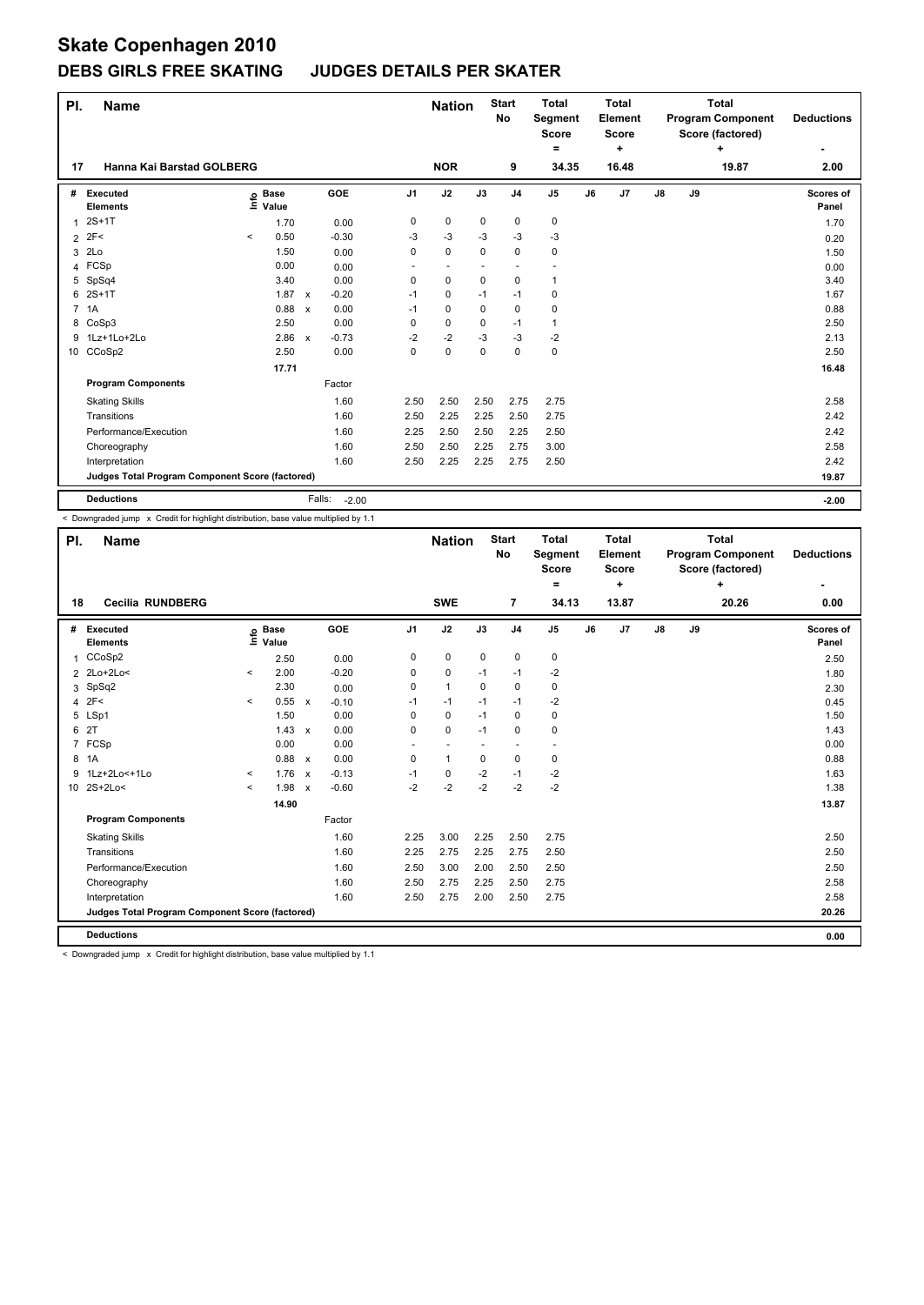## **DEBS GIRLS FREE SKATING JUDGES DETAILS PER SKATER**

| PI.            | <b>Name</b>                                     |                            |                           |                   |                | <b>Nation</b> |          | <b>Start</b><br>No | <b>Total</b><br>Segment<br><b>Score</b><br>$=$ |    | <b>Total</b><br>Element<br><b>Score</b><br>٠ |               |    | <b>Total</b><br><b>Program Component</b><br>Score (factored)<br>٠ | <b>Deductions</b>         |
|----------------|-------------------------------------------------|----------------------------|---------------------------|-------------------|----------------|---------------|----------|--------------------|------------------------------------------------|----|----------------------------------------------|---------------|----|-------------------------------------------------------------------|---------------------------|
| 19             | <b>Cecilie Schelle NOACH</b>                    |                            |                           |                   |                | <b>DEN</b>    |          | 4                  | 33.57                                          |    | 15.64                                        |               |    | 18.93                                                             | 1.00                      |
| #              | Executed<br><b>Elements</b>                     | <b>Base</b><br>۴٥<br>Value |                           | <b>GOE</b>        | J <sub>1</sub> | J2            | J3       | J <sub>4</sub>     | J <sub>5</sub>                                 | J6 | J7                                           | $\mathsf{J}8$ | J9 |                                                                   | <b>Scores of</b><br>Panel |
|                | 1 1A+1A+SEQ                                     | 1.28                       |                           | 0.00              | 0              | $\mathbf 0$   | 0        | 0                  | $\pmb{0}$                                      |    |                                              |               |    |                                                                   | 1.28                      |
| 2              | 1F                                              | 0.50                       |                           | 0.00              | 0              | $\mathbf 0$   | 0        | 0                  | 0                                              |    |                                              |               |    |                                                                   | 0.50                      |
| 3              | 2Lo                                             | 1.50                       |                           | 0.00              | 0              | $\mathbf 0$   | $\Omega$ | 0                  | $\mathbf{1}$                                   |    |                                              |               |    |                                                                   | 1.50                      |
| 4              | SSp2                                            | 1.60                       |                           | 0.00              | 0              | $\mathbf 0$   | 0        | $\mathbf 0$        | $\mathbf 0$                                    |    |                                              |               |    |                                                                   | 1.60                      |
|                | 5 2Lo+2Lo+SEQ                                   | 2.64                       | $\boldsymbol{\mathsf{x}}$ | $-0.40$           | $-1$           | $-1$          | $-2$     | $-1$               | $-2$                                           |    |                                              |               |    |                                                                   | 2.24                      |
| 6              | SpSq3                                           | 3.10                       |                           | 0.00              | 0              | $\mathbf 0$   | 0        | $\mathbf 0$        | 0                                              |    |                                              |               |    |                                                                   | 3.10                      |
| $\overline{7}$ | 1A                                              | 0.88                       | $\boldsymbol{\mathsf{x}}$ | 0.00              | 0              | $\mathbf 0$   | 0        | $\mathbf 0$        | 0                                              |    |                                              |               |    |                                                                   | 0.88                      |
| 8              | CoSp2                                           | 2.00                       |                           | 0.00              | 1              | $\mathbf 0$   | 0        | 0                  | 0                                              |    |                                              |               |    |                                                                   | 2.00                      |
| 9              | 2S<                                             | 0.44<br>$\prec$            | $\boldsymbol{\mathsf{x}}$ | $-0.30$           | -3             | $-3$          | $-3$     | -3                 | -3                                             |    |                                              |               |    |                                                                   | 0.14                      |
|                | 10 CCoSp2                                       | 2.50                       |                           | $-0.10$           | 0              | $-1$          | 0        | $-1$               | 0                                              |    |                                              |               |    |                                                                   | 2.40                      |
|                |                                                 | 16.44                      |                           |                   |                |               |          |                    |                                                |    |                                              |               |    |                                                                   | 15.64                     |
|                | <b>Program Components</b>                       |                            |                           | Factor            |                |               |          |                    |                                                |    |                                              |               |    |                                                                   |                           |
|                | <b>Skating Skills</b>                           |                            |                           | 1.60              | 2.25           | 2.25          | 2.75     | 2.75               | 2.75                                           |    |                                              |               |    |                                                                   | 2.58                      |
|                | Transitions                                     |                            |                           | 1.60              | 2.00           | 1.75          | 2.50     | 2.50               | 2.25                                           |    |                                              |               |    |                                                                   | 2.25                      |
|                | Performance/Execution                           |                            |                           | 1.60              | 2.50           | 2.00          | 2.50     | 2.50               | 2.25                                           |    |                                              |               |    |                                                                   | 2.42                      |
|                | Choreography                                    |                            |                           | 1.60              | 2.25           | 2.00          | 2.50     | 2.25               | 2.50                                           |    |                                              |               |    |                                                                   | 2.33                      |
|                | Interpretation                                  |                            |                           | 1.60              | 2.25           | 1.75          | 2.25     | 2.25               | 2.25                                           |    |                                              |               |    |                                                                   | 2.25                      |
|                | Judges Total Program Component Score (factored) |                            |                           |                   |                |               |          |                    |                                                |    |                                              |               |    |                                                                   | 18.93                     |
|                | <b>Deductions</b>                               |                            |                           | Falls:<br>$-1.00$ |                |               |          |                    |                                                |    |                                              |               |    |                                                                   | $-1.00$                   |

< Downgraded jump x Credit for highlight distribution, base value multiplied by 1.1

| PI.            | <b>Name</b>                                     |         |                            |                           |                   |                | <b>Nation</b> |             | <b>Start</b><br>No | <b>Total</b><br>Segment<br><b>Score</b><br>= |    | <b>Total</b><br>Element<br><b>Score</b><br>÷ |               |    | <b>Total</b><br><b>Program Component</b><br>Score (factored)<br>÷ | <b>Deductions</b>  |
|----------------|-------------------------------------------------|---------|----------------------------|---------------------------|-------------------|----------------|---------------|-------------|--------------------|----------------------------------------------|----|----------------------------------------------|---------------|----|-------------------------------------------------------------------|--------------------|
| 20             | <b>Christina NEERGAARD</b>                      |         |                            |                           |                   |                | <b>DEN</b>    |             | 12                 | 31.65                                        |    | 12.91                                        |               |    | 19.74                                                             | 1.00               |
| #              | <b>Executed</b><br><b>Elements</b>              |         | e Base<br>⊆ Value<br>Value |                           | GOE               | J <sub>1</sub> | J2            | J3          | J <sub>4</sub>     | J <sub>5</sub>                               | J6 | J7                                           | $\mathsf{J}8$ | J9 |                                                                   | Scores of<br>Panel |
| 1              | $2S+SEQ$                                        | $\,<\,$ | 0.32                       |                           | $-0.30$           | -3             | $-3$          | $-2$        | $-3$               | $-3$                                         |    |                                              |               |    |                                                                   | 0.02               |
| 2              | $2T+2T<$                                        | $\prec$ | 1.70                       |                           | $-0.40$           | $-1$           | $-2$          | $-1$        | $-2$               | $-1$                                         |    |                                              |               |    |                                                                   | 1.30               |
| 3              | CCSp1                                           |         | 2.00                       |                           | 0.00              | $\mathbf 0$    | $\mathbf 0$   | $-1$        | $\mathbf 0$        | 0                                            |    |                                              |               |    |                                                                   | 2.00               |
|                | 4 1A                                            |         | 0.80                       |                           | $-0.20$           | $-1$           | $-1$          | $-1$        | $-1$               | 0                                            |    |                                              |               |    |                                                                   | 0.60               |
| 5              | SpSq1                                           |         | 1.80                       |                           | 0.00              | $\Omega$       | $\Omega$      | $\Omega$    | 0                  | 0                                            |    |                                              |               |    |                                                                   | 1.80               |
| 6              | 2T                                              |         | 1.43                       | $\mathsf{x}$              | 0.00              | 0              | $\mathbf 0$   | $\mathbf 0$ | $\mathbf 0$        | 0                                            |    |                                              |               |    |                                                                   | 1.43               |
| $\overline{7}$ | CSp2                                            |         | 1.80                       |                           | 0.00              | 0              | $\mathbf 0$   | $-1$        | $\mathbf 0$        | $\mathbf{1}$                                 |    |                                              |               |    |                                                                   | 1.80               |
|                | 8 1A+Lo+1Lo                                     |         | 1.43                       | $\mathsf{x}$              | $-0.20$           | $-1$           | $-1$          | $-1$        | $-1$               | $-1$                                         |    |                                              |               |    |                                                                   | 1.23               |
| 9              | 2S                                              |         | 1.43                       | $\boldsymbol{\mathsf{x}}$ | $-1.00$           | -3             | $-3$          | -3          | $-3$               | -3                                           |    |                                              |               |    |                                                                   | 0.43               |
|                | 10 CCoSp2                                       |         | 2.50                       |                           | $-0.20$           | $-1$           | $\mathbf 0$   | $-1$        | $\mathbf 0$        | $-1$                                         |    |                                              |               |    |                                                                   | 2.30               |
|                |                                                 |         | 15.21                      |                           |                   |                |               |             |                    |                                              |    |                                              |               |    |                                                                   | 12.91              |
|                | <b>Program Components</b>                       |         |                            |                           | Factor            |                |               |             |                    |                                              |    |                                              |               |    |                                                                   |                    |
|                | <b>Skating Skills</b>                           |         |                            |                           | 1.60              | 2.75           | 2.50          | 2.50        | 2.75               | 3.25                                         |    |                                              |               |    |                                                                   | 2.67               |
|                | Transitions                                     |         |                            |                           | 1.60              | 2.50           | 2.25          | 2.25        | 2.75               | 3.00                                         |    |                                              |               |    |                                                                   | 2.50               |
|                | Performance/Execution                           |         |                            |                           | 1.60              | 2.25           | 2.00          | 2.50        | 2.50               | 3.00                                         |    |                                              |               |    |                                                                   | 2.42               |
|                | Choreography                                    |         |                            |                           | 1.60              | 2.25           | 2.00          | 2.50        | 2.75               | 3.25                                         |    |                                              |               |    |                                                                   | 2.50               |
|                | Interpretation                                  |         |                            |                           | 1.60              | 2.00           | 1.75          | 2.25        | 2.50               | 2.75                                         |    |                                              |               |    |                                                                   | 2.25               |
|                | Judges Total Program Component Score (factored) |         |                            |                           |                   |                |               |             |                    |                                              |    |                                              |               |    |                                                                   | 19.74              |
|                | <b>Deductions</b>                               |         |                            |                           | Falls:<br>$-1.00$ |                |               |             |                    |                                              |    |                                              |               |    |                                                                   | $-1.00$            |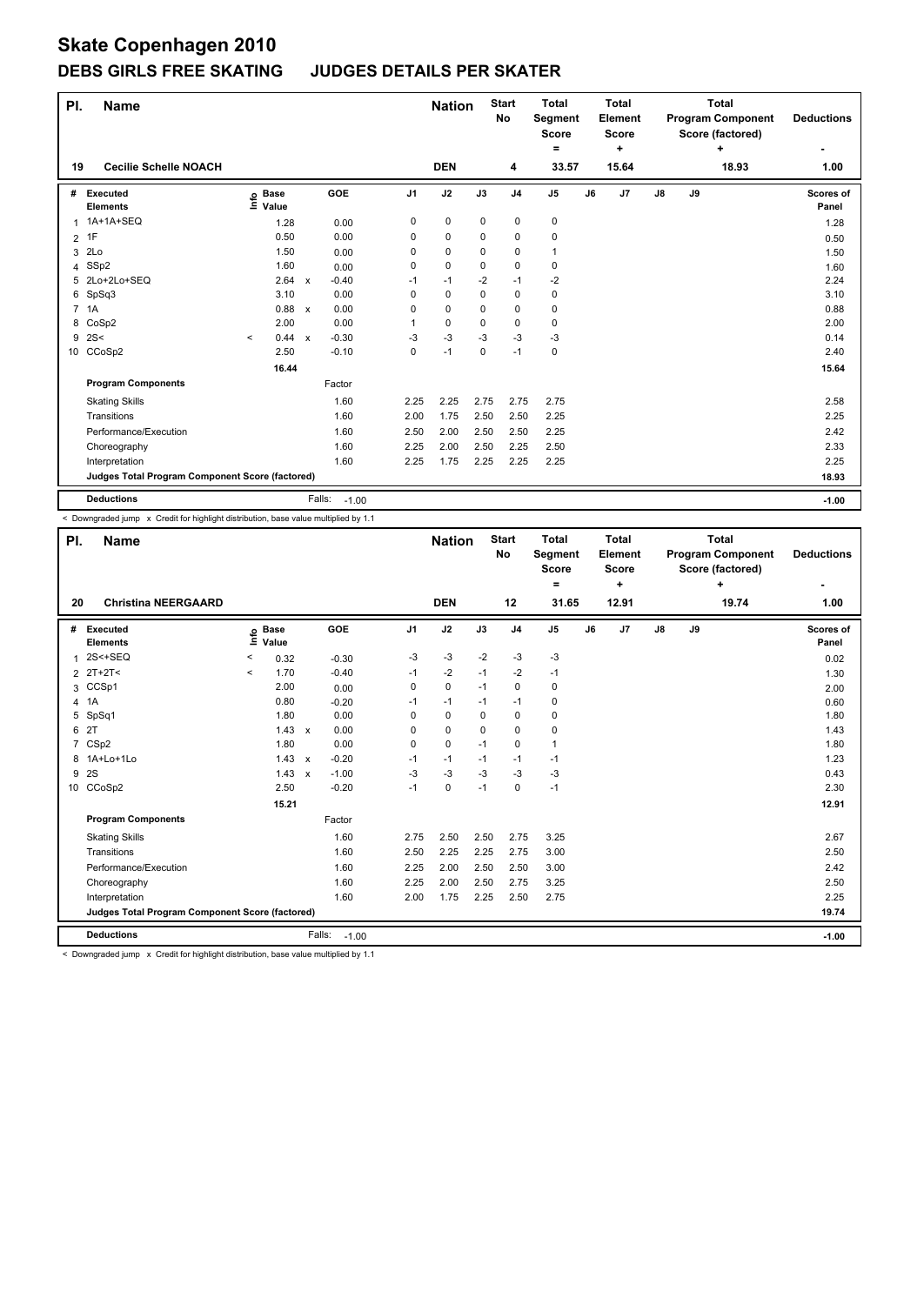## **DEBS GIRLS FREE SKATING JUDGES DETAILS PER SKATER**

| PI.            | <b>Name</b>                                     |         |                      |                           |                   |                | <b>Nation</b> |      | <b>Start</b><br>No | <b>Total</b><br><b>Segment</b><br><b>Score</b><br>٠ |    | <b>Total</b><br>Element<br><b>Score</b><br>٠ |               |    | <b>Total</b><br><b>Program Component</b><br>Score (factored)<br>÷ | <b>Deductions</b>         |
|----------------|-------------------------------------------------|---------|----------------------|---------------------------|-------------------|----------------|---------------|------|--------------------|-----------------------------------------------------|----|----------------------------------------------|---------------|----|-------------------------------------------------------------------|---------------------------|
| 21             | <b>Emma HANSSON</b>                             |         |                      |                           |                   |                | <b>SWE</b>    |      | 3                  | 31.26                                               |    | 13.33                                        |               |    | 18.93                                                             | 1.00                      |
| #              | Executed<br><b>Elements</b>                     | ۴٥      | <b>Base</b><br>Value |                           | GOE               | J <sub>1</sub> | J2            | J3   | J <sub>4</sub>     | J <sub>5</sub>                                      | J6 | J7                                           | $\mathsf{J}8$ | J9 |                                                                   | <b>Scores of</b><br>Panel |
|                | $1$ Lo                                          |         | 0.00                 |                           | 0.00              |                |               |      |                    |                                                     |    |                                              |               |    |                                                                   | 0.00                      |
| 2              | $2S+2T<$                                        | $\,<\,$ | 1.70                 |                           | $-0.60$           | $-2$           | $-2$          | $-2$ | $-2$               | -1                                                  |    |                                              |               |    |                                                                   | 1.10                      |
| 3              | $2S+1T$                                         |         | 1.70                 |                           | 0.00              | 0              | 0             | 0    | 0                  | 0                                                   |    |                                              |               |    |                                                                   | 1.70                      |
| 4              | 1A                                              |         | 0.80                 |                           | 0.00              | 0              | 0             | 0    | $\mathbf 0$        | 0                                                   |    |                                              |               |    |                                                                   | 0.80                      |
| 5              | CCoSp1                                          |         | 2.00                 |                           | 0.00              | $-1$           | 0             | 0    | 0                  | 0                                                   |    |                                              |               |    |                                                                   | 2.00                      |
| 6              | SSp1                                            |         | 1.30                 |                           | $-0.10$           | 0              | $\mathbf 0$   | 0    | $-1$               | $-1$                                                |    |                                              |               |    |                                                                   | 1.20                      |
| $\overline{7}$ | 2T                                              |         | 1.43                 | $\boldsymbol{\mathsf{x}}$ | $-1.00$           | $-3$           | $-3$          | -3   | $-3$               | $-3$                                                |    |                                              |               |    |                                                                   | 0.43                      |
| 8              | SpSq2                                           |         | 2.30                 |                           | 0.00              | 0              | $\mathbf 0$   | 0    | $\mathbf 0$        | 0                                                   |    |                                              |               |    |                                                                   | 2.30                      |
| 9              | 1A+Lo+1Lo                                       |         | 1.43                 | $\boldsymbol{\mathsf{x}}$ | $-0.13$           | $-1$           | $-1$          | $-1$ | 0                  | 0                                                   |    |                                              |               |    |                                                                   | 1.30                      |
|                | 10 CoSp3                                        |         | 2.50                 |                           | 0.00              | 0              | $\mathbf 0$   | 0    | $\mathbf 0$        | $\pmb{0}$                                           |    |                                              |               |    |                                                                   | 2.50                      |
|                |                                                 |         | 15.16                |                           |                   |                |               |      |                    |                                                     |    |                                              |               |    |                                                                   | 13.33                     |
|                | <b>Program Components</b>                       |         |                      |                           | Factor            |                |               |      |                    |                                                     |    |                                              |               |    |                                                                   |                           |
|                | <b>Skating Skills</b>                           |         |                      |                           | 1.60              | 2.50           | 2.50          | 2.50 | 2.75               | 2.25                                                |    |                                              |               |    |                                                                   | 2.50                      |
|                | Transitions                                     |         |                      |                           | 1.60              | 2.00           | 2.25          | 2.50 | 2.50               | 1.75                                                |    |                                              |               |    |                                                                   | 2.25                      |
|                | Performance/Execution                           |         |                      |                           | 1.60              | 2.50           | 2.50          | 2.25 | 2.75               | 2.25                                                |    |                                              |               |    |                                                                   | 2.42                      |
|                | Choreography                                    |         |                      |                           | 1.60              | 2.25           | 2.50          | 2.25 | 2.50               | 2.00                                                |    |                                              |               |    |                                                                   | 2.33                      |
|                | Interpretation                                  |         |                      |                           | 1.60              | 2.25           | 2.75          | 2.25 | 2.50               | 2.00                                                |    |                                              |               |    |                                                                   | 2.33                      |
|                | Judges Total Program Component Score (factored) |         |                      |                           |                   |                |               |      |                    |                                                     |    |                                              |               |    |                                                                   | 18.93                     |
|                | <b>Deductions</b>                               |         |                      |                           | Falls:<br>$-1.00$ |                |               |      |                    |                                                     |    |                                              |               |    |                                                                   | $-1.00$                   |

< Downgraded jump x Credit for highlight distribution, base value multiplied by 1.1

| PI.            | <b>Name</b>                                     |                            |                           |         |          | <b>Nation</b> |             | <b>Start</b><br><b>No</b> | <b>Total</b><br>Segment<br><b>Score</b><br>$\equiv$ |    | <b>Total</b><br>Element<br><b>Score</b><br>٠ |               |    | <b>Total</b><br><b>Program Component</b><br>Score (factored)<br>÷ | <b>Deductions</b>         |
|----------------|-------------------------------------------------|----------------------------|---------------------------|---------|----------|---------------|-------------|---------------------------|-----------------------------------------------------|----|----------------------------------------------|---------------|----|-------------------------------------------------------------------|---------------------------|
| 22             | Sofie B. JENSEN                                 |                            |                           |         |          | <b>DEN</b>    |             | 5                         | 30.44                                               |    | 14.77                                        |               |    | 16.67                                                             | 1.00                      |
| #              | <b>Executed</b><br><b>Elements</b>              | e Base<br>⊑ Value<br>Value | <b>GOE</b>                |         | J1       | J2            | J3          | J <sub>4</sub>            | J <sub>5</sub>                                      | J6 | J7                                           | $\mathsf{J}8$ | J9 |                                                                   | <b>Scores of</b><br>Panel |
| 1              | 2Lo                                             | 1.50                       |                           | $-1.00$ | $-3$     | $-3$          | $-3$        | $-3$                      | $-3$                                                |    |                                              |               |    |                                                                   | 0.50                      |
| $\overline{2}$ | $2S+1T$                                         | 1.70                       |                           | $-0.40$ | $-2$     | $-1$          | $-1$        | $-1$                      | $-2$                                                |    |                                              |               |    |                                                                   | 1.30                      |
|                | 3 1F+1Lo                                        | 1.00                       |                           | 0.00    | 0        | 0             | 0           | $\mathbf 0$               | 0                                                   |    |                                              |               |    |                                                                   | 1.00                      |
| 4              | CoSp1                                           | 1.70                       |                           | $-0.60$ | $-2$     | $-2$          | $-1$        | $-2$                      | $-2$                                                |    |                                              |               |    |                                                                   | 1.10                      |
| 5              | SpSq3                                           | 3.10                       |                           | 0.00    | $\Omega$ | $\mathbf 0$   | $\Omega$    | $\Omega$                  | 0                                                   |    |                                              |               |    |                                                                   | 3.10                      |
| 6              | CSp1                                            | 1.40                       |                           | 0.00    | 0        | 0             | $-1$        | $\mathbf 0$               | 0                                                   |    |                                              |               |    |                                                                   | 1.40                      |
|                | 7 1Lz                                           | 0.66 x                     |                           | 0.00    | 0        | $\mathbf 0$   | $\Omega$    | 0                         | 0                                                   |    |                                              |               |    |                                                                   | 0.66                      |
| 8              | 2S                                              | 1.43                       | $\boldsymbol{\mathsf{x}}$ | $-0.20$ | $-1$     | $\mathbf 0$   | $-1$        | $-1$                      | 0                                                   |    |                                              |               |    |                                                                   | 1.23                      |
| 9              | 1A+1Lo+1Lo                                      | 1.98                       | $\boldsymbol{\mathsf{x}}$ | 0.00    | 0        | $\mathbf 0$   | $-1$        | 0                         | 0                                                   |    |                                              |               |    |                                                                   | 1.98                      |
|                | 10 CCoSp2                                       | 2.50                       |                           | 0.00    | 0        | 0             | $\mathbf 0$ | $\mathbf 0$               | 0                                                   |    |                                              |               |    |                                                                   | 2.50                      |
|                |                                                 | 16.97                      |                           |         |          |               |             |                           |                                                     |    |                                              |               |    |                                                                   | 14.77                     |
|                | <b>Program Components</b>                       |                            |                           | Factor  |          |               |             |                           |                                                     |    |                                              |               |    |                                                                   |                           |
|                | <b>Skating Skills</b>                           |                            |                           | 1.60    | 2.00     | 2.00          | 2.25        | 2.50                      | 2.25                                                |    |                                              |               |    |                                                                   | 2.17                      |
|                | Transitions                                     |                            |                           | 1.60    | 2.25     | 1.75          | 2.00        | 2.25                      | 2.00                                                |    |                                              |               |    |                                                                   | 2.08                      |
|                | Performance/Execution                           |                            |                           | 1.60    | 2.00     | 1.75          | 2.00        | 2.00                      | 1.75                                                |    |                                              |               |    |                                                                   | 1.92                      |
|                | Choreography                                    |                            |                           | 1.60    | 2.25     | 2.25          | 2.25        | 2.25                      | 2.00                                                |    |                                              |               |    |                                                                   | 2.25                      |
|                | Interpretation                                  |                            |                           | 1.60    | 2.00     | 2.00          | 2.00        | 2.25                      | 2.00                                                |    |                                              |               |    |                                                                   | 2.00                      |
|                | Judges Total Program Component Score (factored) |                            |                           |         |          |               |             |                           |                                                     |    |                                              |               |    |                                                                   | 16.67                     |
|                | <b>Deductions</b>                               |                            | Falls:                    | $-1.00$ |          |               |             |                           |                                                     |    |                                              |               |    |                                                                   | $-1.00$                   |

x Credit for highlight distribution, base value multiplied by 1.1